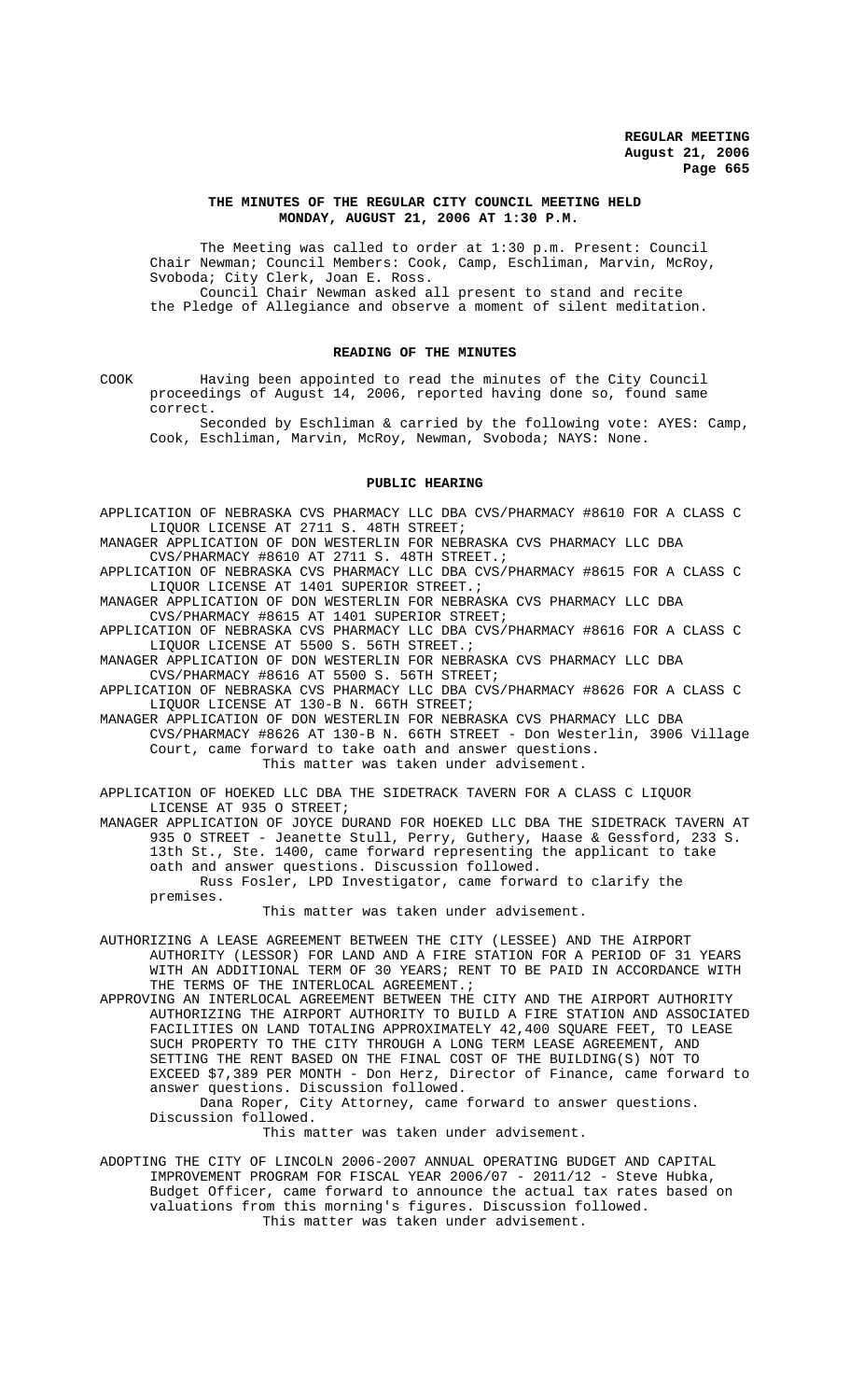ESTABLISHING A NEW SCHEDULE FOR SOLID WASTE USER CHARGES FOR THE LINCOLN SOLID WASTE AREA;

APPROVING DISPOSAL FEES AND MINIMUM LOAD FEES FOR DISPOSAL OF SPECIAL LIQUID WASTES TRANSPORTED BY VEHICLE TO AND PROCESSED BY THE LIQUID WASTE DUMP STATION AT THE THERESA STREET WASTEWATER TREATMENT FACILITY AND CHANGING THE NORMAL OPERATING HOURS AND EXTENDED HOURS OF OPERATION FOR THE LIQUID WASTE DUMP STATION FACILITIES OF THE LINCOLN WASTEWATER SYSTEM - Margaret Remmenga, Public Works & Utilities Business Manager, came forward to explain the purpose of this Resolution. Discussion followed. Steve Masters, Public Utilities Administrator, came forward to explain the purpose of this Resolution.

This matter was taken under advisement.

APPROVING A NEW SCHEDULE FOR WASTEWATER USE CHARGES AND APPROVING THE ISSUANCE OF ADDITIONAL REVENUE BONDS FOR THE CAPITAL IMPROVEMENTS PROGRAM FISCAL YEAR 2006-2007 THROUGH FISCAL YEAR 2011 - 2012;

APPROVING A NEW SCHEDULE FOR WATER USE CHARGES AND APPROVING THE ISSUANCE OF ADDITIONAL REVENUE BONDS FOR THE CAPITAL IMPROVEMENTS PROGRAM FISCAL YEAR 2006-2007 THROUGH FISCAL YEAR 2011 - 2012 - Margaret Remmenga, Public Works & Utilities Business Manager, came forward to explain the purpose of this Resolution. Discussion followed. This matter was taken under advisement.

AUTHORIZING THE MAYOR TO EXECUTE A MULTI-YEAR JOINT ANTELOPE VALLEY AUTHORITY (JAVA) PROJECT CONTRACT PER CITY ORDINANCE WHEN FUNDING APPROPRIATIONS COMES FROM MORE THAN ONE FISCAL YEAR CIP FOR CITY PROJECT 780105, ANTELOPE VALLEY P & Q STREET BRIDGES - Nicole Fleck-Tooze, Public Works & Utilities, came forward to answer questions.

This matter was taken under advisement.

#### **\*\* END OF PUBLIC HEARING \*\***

## **COUNCIL ACTION**

### **LIQUOR RESOLUTIONS**

APPLICATION OF NEBRASKA CVS PHARMACY LLC DBA CVS/PHARMACY #8610 FOR A CLASS C LIQUOR LICENSE AT 2711 S. 48TH STREET - CLERK read the following resolution, introduced by Dan Marvin, who moved its adoption for

approval:<br>A-83974 BE BE IT RESOLVED by the City Council of the City of Lincoln, Nebraska:

That after hearing duly had as required by law, consideration of the facts of this application, the Nebraska Liquor Control Act, and the pertinent City ordinances, the City Council recommends that the application of Nebraska CVS Pharmacy LLC dba CVS/Pharmacy #8610 for a Class "C" liquor license at 2711 S. 48th Street, Lincoln, Nebraska, for the license period ending October 31, 2006, be approved with the condition that the premise complies in every respect with all city and<br>state regulations. The City Clerk is directed to transmit a copy of The City Clerk is directed to transmit a copy of this resolution to the Nebraska Liquor Control Commission.

Introduced by Dan Marvin

Seconded by Camp & carried by the following vote: AYES: Camp, Cook, Eschliman, Marvin, McRoy, Newman, Svoboda; NAYS: None.

MANAGER APPLICATION OF DON WESTERLIN FOR NEBRASKA CVS PHARMACY LLC DBA CVS/PHARMACY #8610 AT 2711 S. 48TH STREET. - CLERK read the following resolution, introduced by Dan Marvin, who moved its adoption for

approval:<br><u>A-83975</u> WHE WHEREAS, Nebraska CVS Pharmacy LLC dba CVS/Pharmacy #8610 located at 2711 S. 48th Street, Lincoln, Nebraska has been approved for a Retail Class "C" liquor license, and now requests that Don Westerlin be named manager;

WHEREAS, Don Westerlin appears to be a fit and proper person to manage said business.

NOW, THEREFORE, BE IT RESOLVED by the City Council of the City of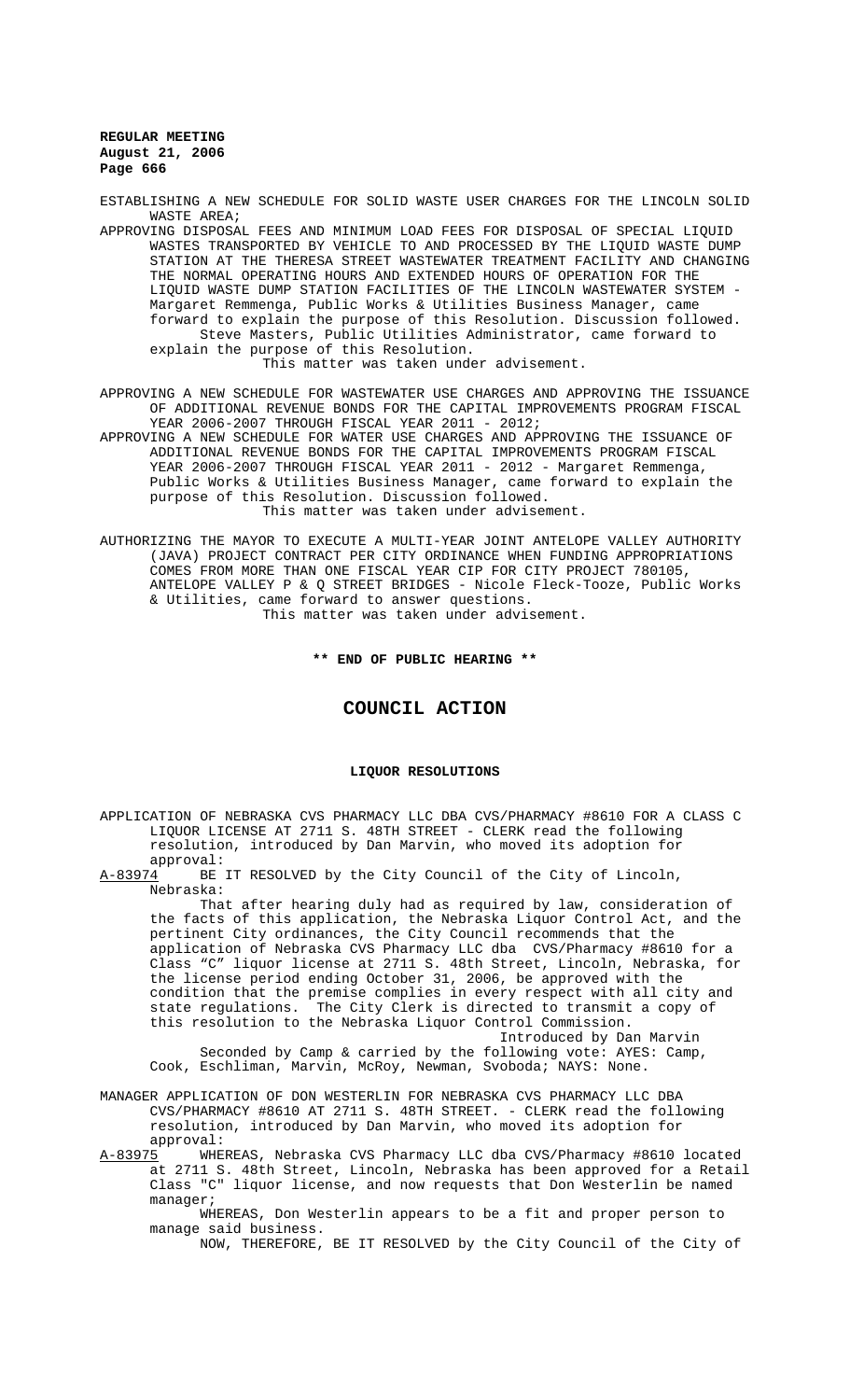Lincoln, Nebraska:

That after hearing duly had as required by law, consideration of the facts of this application, the Nebraska Liquor Control Act, and the pertinent City ordinances, the City Council recommends that Don Westerlin be approved as manager of this business for said licensee. The City Clerk is directed to transmit a copy of this resolution to the Nebraska Liquor Control Commission.

Introduced by Dan Marvin Seconded by Camp & carried by the following vote: AYES: Camp, Cook, Eschliman, Marvin, McRoy, Newman, Svoboda; NAYS: None.

APPLICATION OF NEBRASKA CVS PHARMACY LLC DBA CVS/PHARMACY #8615 FOR A CLASS C LIQUOR LICENSE AT 1401 SUPERIOR STREET - CLERK read the following resolution, introduced by Dan Marvin, who moved its adoption for

approval:<br>A-83976 BE BE IT RESOLVED by the City Council of the City of Lincoln, Nebraska:

That after hearing duly had as required by law, consideration of the facts of this application, the Nebraska Liquor Control Act, and the pertinent City ordinances, the City Council recommends that the application of Nebraska CVS Pharmacy LLC dba CVS/Pharmacy #8615 for a Class "C" liquor license at 1401 Superior Street, Lincoln, Nebraska, for the license period ending October 31, 2006, be approved with the condition that the premise complies in every respect with all city and state regulations. The City Clerk is directed to transmit a copy of this resolution to the Nebraska Liquor Control Commission.

Introduced by Dan Marvin Seconded by Camp & carried by the following vote: AYES: Camp, Cook, Eschliman, Marvin, McRoy, Newman, Svoboda; NAYS: None.

MANAGER APPLICATION OF DON WESTERLIN FOR NEBRASKA CVS PHARMACY LLC DBA CVS/PHARMACY #8615 AT 1401 SUPERIOR STREET - CLERK read the following resolution, introduced by Dan Marvin, who moved its adoption for

approval:<br><u>A-83977</u> WHEE WHEREAS, Nebraska CVS Pharmacy LLC dba CVS/Pharmacy #8615 located at 1401 Superior Street, Lincoln, Nebraska has been approved for a Retail Class "C" liquor license, and now requests that Don Westerlin be named manager;

WHEREAS, Don Westerlin appears to be a fit and proper person to manage said business.

NOW, THEREFORE, BE IT RESOLVED by the City Council of the City of Lincoln, Nebraska:

That after hearing duly had as required by law, consideration of the facts of this application, the Nebraska Liquor Control Act, and the pertinent City ordinances, the City Council recommends that Don Westerlin be approved as manager of this business for said licensee. The City Clerk is directed to transmit a copy of this resolution to the Nebraska Liquor Control Commission.

Introduced by Dan Marvin Seconded by Camp & carried by the following vote: AYES: Camp, Cook, Eschliman, Marvin, McRoy, Newman, Svoboda; NAYS: None.

APPLICATION OF NEBRASKA CVS PHARMACY LLC DBA CVS/PHARMACY #8616 FOR A CLASS C LIQUOR LICENSE AT 5500 S. 56TH STREET - CLERK read the following resolution, introduced by Dan Marvin, who moved its adoption for approval:<br>A-83978 BE

BE IT RESOLVED by the City Council of the City of Lincoln, Nebraska:

That after hearing duly had as required by law, consideration of the facts of this application, the Nebraska Liquor Control Act, and the pertinent City ordinances, the City Council recommends that the application of Nebraska CVS Pharmacy LLC dba CVS/Pharmacy #8616 for a Class "C" liquor license at 5500 S. 56th Street, Lincoln, Nebraska, for the license period ending October 31, 2006, be approved with the condition that the premise complies in every respect with all city and state regulations. The City Clerk is directed to transmit a copy of this resolution to the Nebraska Liquor Control Commission.

Introduced by Dan Marvin Seconded by Camp & carried by the following vote: AYES: Camp, Cook, Eschliman, Marvin, McRoy, Newman, Svoboda; NAYS: None.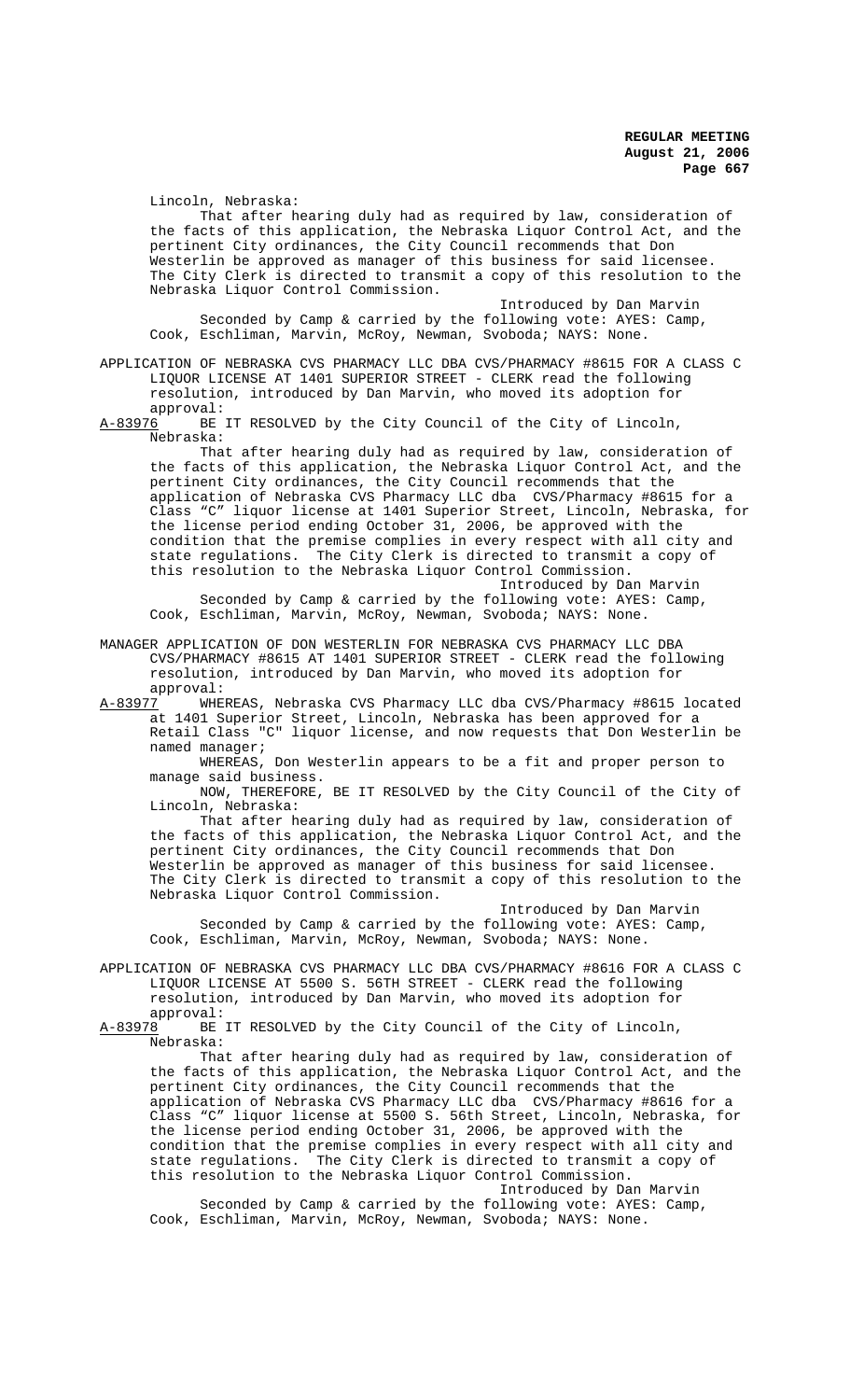MANAGER APPLICATION OF DON WESTERLIN FOR NEBRASKA CVS PHARMACY LLC DBA CVS/PHARMACY #8616 AT 5500 S. 56TH STREET - CLERK read the following resolution, introduced by Dan Marvin, who moved its adoption for

approval:<br><u>A-83979</u> WHEI WHEREAS, Nebraska CVS Pharmacy LLC dba CVS/Pharmacy #8616 located at 5500 S. 56th Street, Lincoln, Nebraska has been approved for a Retail Class "C" liquor license, and now requests that Don Westerlin be named manager;

WHEREAS, Don Westerlin appears to be a fit and proper person to manage said business.

NOW, THEREFORE, BE IT RESOLVED by the City Council of the City of Lincoln, Nebraska:

That after hearing duly had as required by law, consideration of the facts of this application, the Nebraska Liquor Control Act, and the pertinent City ordinances, the City Council recommends that Don Westerlin be approved as manager of this business for said licensee. The City Clerk is directed to transmit a copy of this resolution to the Nebraska Liquor Control Commission.

Introduced by Dan Marvin Seconded by Camp & carried by the following vote: AYES: Camp, Cook, Eschliman, Marvin, McRoy, Newman, Svoboda; NAYS: None.

APPLICATION OF NEBRASKA CVS PHARMACY LLC DBA CVS/PHARMACY #8626 FOR A CLASS C LIQUOR LICENSE AT 130-B N. 66TH STREET - CLERK read the following resolution, introduced by Dan Marvin, who moved its adoption for

approval:<br>A-83980 BE BE IT RESOLVED by the City Council of the City of Lincoln, Nebraska:

That after hearing duly had as required by law, consideration of the facts of this application, the Nebraska Liquor Control Act, and the pertinent City ordinances, the City Council recommends that the application of Nebraska CVS Pharmacy LLC dba CVS/Pharmacy #8626 for a Class "C" liquor license at 130-B N. 66th Street, Lincoln, Nebraska, for the license period ending October 31, 2006, be approved with the condition that the premise complies in every respect with all city and state regulations. The City Clerk is directed to transmit a copy of this resolution to the Nebraska Liquor Control Commission.

Introduced by Dan Marvin Seconded by Camp & carried by the following vote: AYES: Camp, Cook, Eschliman, Marvin, McRoy, Newman, Svoboda; NAYS: None.

MANAGER APPLICATION OF DON WESTERLIN FOR NEBRASKA CVS PHARMACY LLC DBA CVS/PHARMACY #8626 AT 130-B N. 66TH STREET - CLERK read the following resolution, introduced by Dan Marvin, who moved its adoption for approval:

A-83981 WHEREAS, Nebraska CVS Pharmacy LLC dba CVS/Pharmacy #8626 located at 130-B N. 66th Street, Lincoln, Nebraska has been approved for a Retail Class "C" liquor license, and now requests that Don Westerlin be named manager;

WHEREAS, Don Westerlin appears to be a fit and proper person to manage said business.

NOW, THEREFORE, BE IT RESOLVED by the City Council of the City of Lincoln, Nebraska:

That after hearing duly had as required by law, consideration of the facts of this application, the Nebraska Liquor Control Act, and the pertinent City ordinances, the City Council recommends that Don Westerlin be approved as manager of this business for said licensee. The City Clerk is directed to transmit a copy of this resolution to the Nebraska Liquor Control Commission.

Introduced by Dan Marvin Seconded by Camp & carried by the following vote: AYES: Camp, Cook, Eschliman, Marvin, McRoy, Newman, Svoboda; NAYS: None.

APPLICATION OF HOEKED LLC DBA THE SIDETRACK TAVERN FOR A CLASS C LIQUOR LICENSE AT 935 O STREET - PRIOR to reading:<br>MARVIN Moved to amend the Class C liquor lic

Moved to amend the Class C liquor license of Hoeked, LLC dba The Sidetrack Tavern to include the basement of the premises at 935 O Street.<br>SVOBODA M

SVOBODA Moved a friendly amendment to include only the liquor storage area of the basement of the premises at 935 O Street.

Seconded by McRoy & carried by the following vote: AYES: Camp, Cook, Eschliman, Marvin, McRoy, Newman, Svoboda; NAYS: None.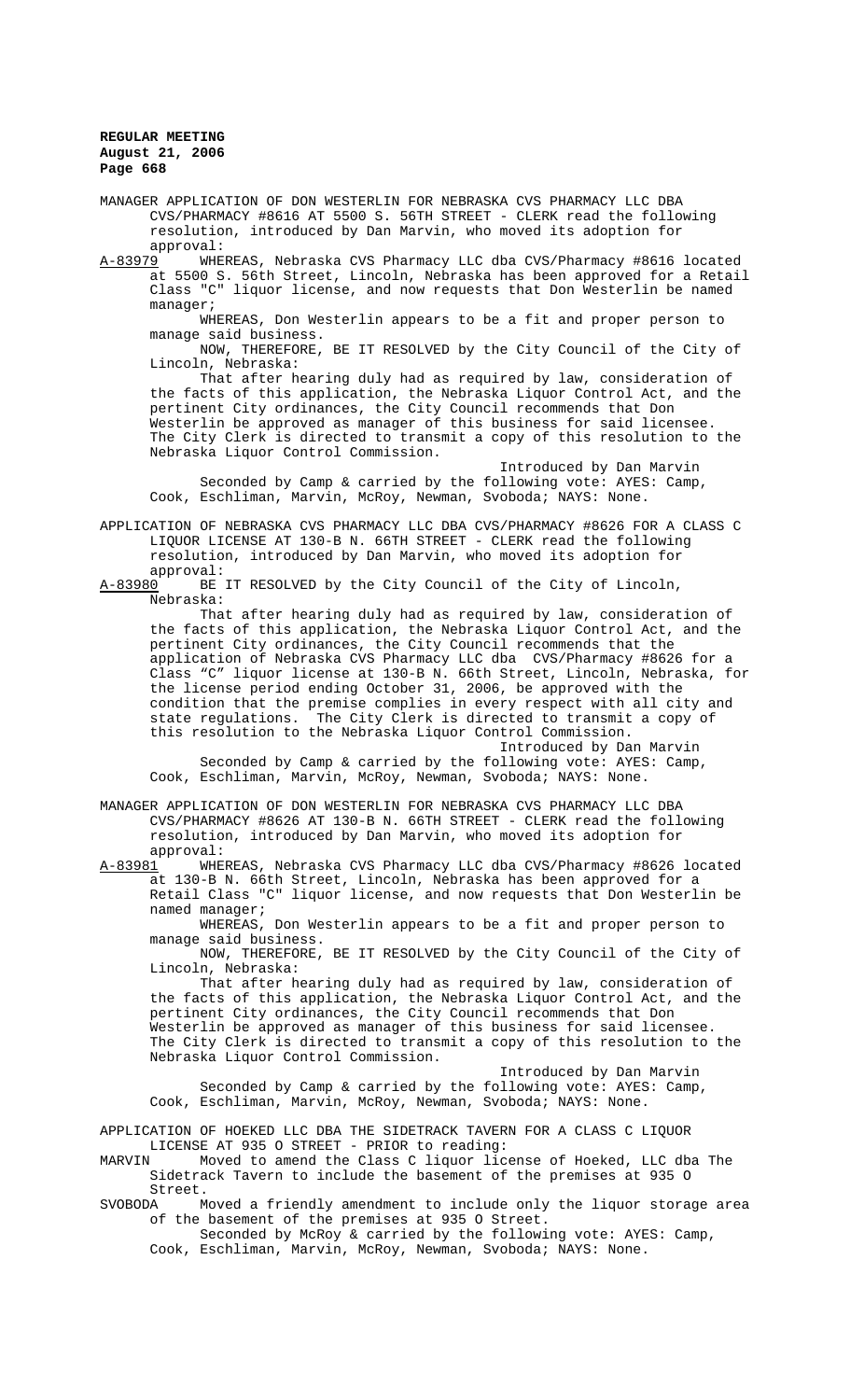| CLERK     | Read the following amended resolution, introduced by Dan Marvin, |
|-----------|------------------------------------------------------------------|
|           | who moved its adoption for approval:                             |
| A-83982   | BE IT RESOLVED by the City Council of the City of Lincoln,       |
| Nebraska: |                                                                  |

That after hearing duly had as required by law, consideration of the facts of this application, the Nebraska Liquor Control Act, and the pertinent City ordinances, the City Council recommends that the application of Hoeked LLC dba The Sidetrack tavern for a Class "C" liquor license at 935 O Street, Lincoln, Nebraska, for the license period ending October 31, 2006, be approved with the condition that the premise complies in every respect with all city and state regulations. The City Clerk is directed to transmit a copy of this resolution to the Nebraska Liquor Control Commission.

Introduced by Dan Marvin Seconded by Camp & carried by the following vote: AYES: Camp, Cook, Eschliman, Marvin, McRoy, Newman, Svoboda; NAYS: None.

MANAGER APPLICATION OF JOYCE DURAND FOR HOEKED LLC DBA THE SIDETRACK TAVERN AT 935 O STREET - CLERK read the following resolution, introduced by Dan Marvin, who moved its adoption for approval:

A-83983 WHEREAS, Hoeked LLC dba The Sidetrack Tavern located at 935 O Street, Lincoln, Nebraska has been approved for a Retail Class "C"

liquor license, and now requests that Joyce Durand be named manager; WHEREAS, Joyce Durand appears to be a fit and proper person to manage said business.

NOW, THEREFORE, BE IT RESOLVED by the City Council of the City of Lincoln, Nebraska:

That after hearing duly had as required by law, consideration of the facts of this application, the Nebraska Liquor Control Act, and the pertinent City ordinances, the City Council recommends that Joyce Durand be approved as manager of this business for said licensee. The City Clerk is directed to transmit a copy of this resolution to the Nebraska Liquor Control Commission.

Introduced by Dan Marvin Seconded by Camp & carried by the following vote: AYES: Camp, Cook, Eschliman, Marvin, McRoy, Newman, Svoboda; NAYS: None.

SIFU, INC. DBA 2020 CONVENIENCE STOP FOR A CLASS D LIQUOR LICENSE AT 2020 O STREET - PRIOR to reading:

CAMP Moved to have Public Hearing & Action delayed on the App. of Sifu, Inc., dba 2020 Convenience Stop for a Class D liquor license for one week to 8/28/06.

Seconded by Marvin & carried by the following vote: AYES: Camp, Cook, Eschliman, Marvin, McRoy, Newman, Svoboda; NAYS: None.

MANAGER APPLICATION OF SINH V. CHAU FOR SIFU, INC. DBA 2020 CONVENIENCE STOP AT 2020 O STREET - PRIOR to reading:

CAMP Moved to have Public Hearing & Action delayed on the Man. App. of Sinh V. Chau for Sifu, Inc., dba 2020 Convenience Stop for one week to 8/28/06.

Seconded by Eschliman & carried by the following vote: AYES: Camp, Cook, Eschliman, Marvin, McRoy, Newman, Svoboda; NAYS: None.

## ORDINANCES - 2<sup>ND</sup> READING & RELATED RESOLUTIONS (as required)

- AUTHORIZING A LEASE AGREEMENT BETWEEN THE CITY (LESSEE) AND THE AIRPORT AUTHORITY (LESSOR) FOR LAND AND A FIRE STATION FOR A PERIOD OF 31 YEARS WITH AN ADDITIONAL TERM OF 30 YEARS; RENT TO BE PAID IN ACCORDANCE WITH THE TERMS OF THE INTERLOCAL AGREEMENT. (RELATED ITEMS: 06-142, 06R-157) - CLERK read an ordinance, introduced by Jonathan Cook, accepting and approving a Lease Agreement between the City of Lincoln and the Airport Authority of the City of Lincoln, Nebraska for a lease of a commercial building and grounds in Lincoln Air Park West for a term of August 1, 2006 through July 31, 2037, the second time.
- APPROVING AN INTERLOCAL AGREEMENT BETWEEN THE CITY AND THE AIRPORT AUTHORITY AUTHORIZING THE AIRPORT AUTHORITY TO BUILD A FIRE STATION AND ASSOCIATED FACILITIES ON LAND TOTALING APPROXIMATELY 42,400 SQUARE FEET, TO LEASE SUCH PROPERTY TO THE CITY THROUGH A LONG TERM LEASE AGREEMENT, AND SETTING THE RENT BASED ON THE FINAL COST OF THE BUILDING(S) NOT TO EXCEED \$7,389 PER MONTH. (RELATED ITEMS: 06-142, 06R-157) (ACTION DATE: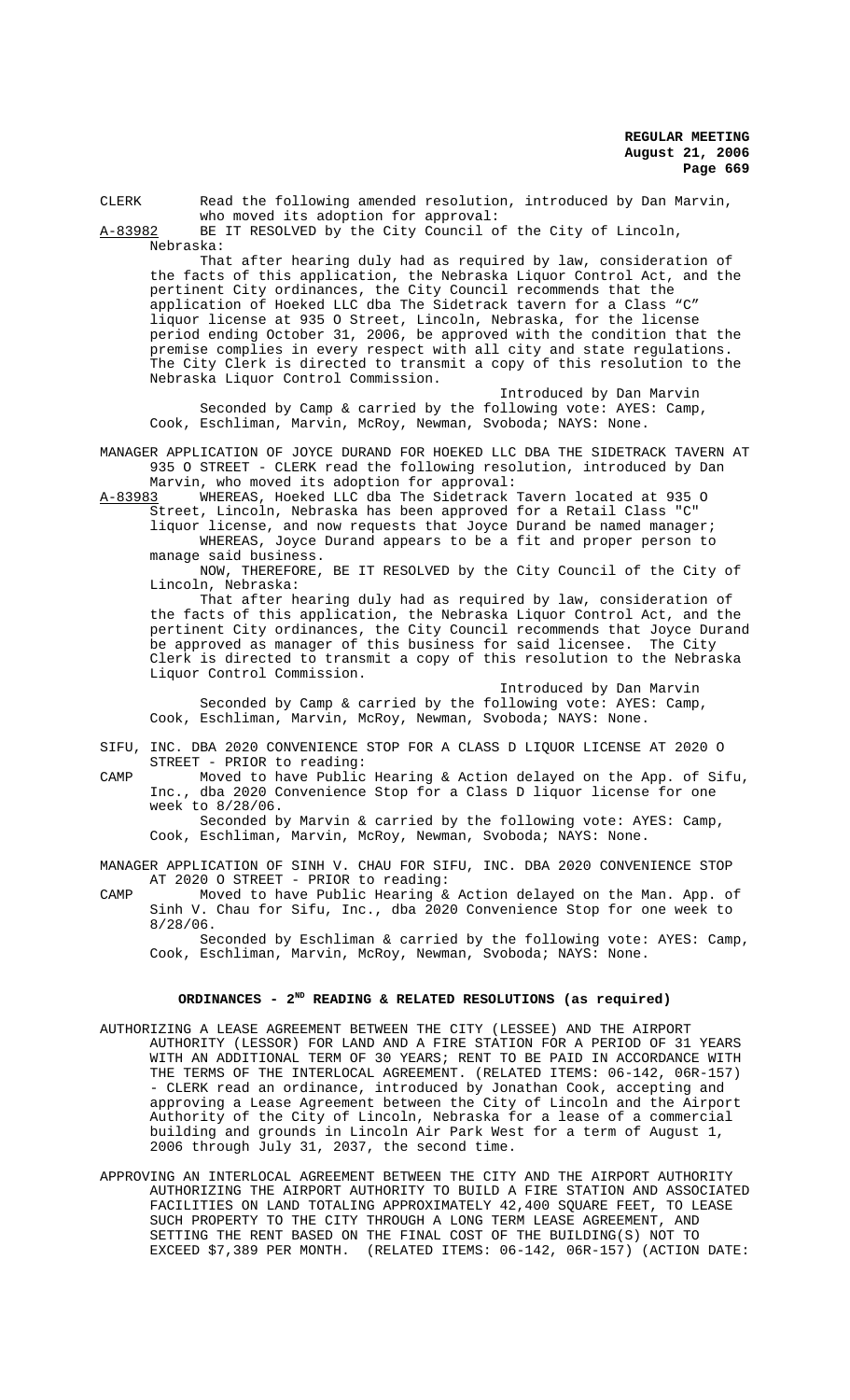8/28/06) - CLERK read an ordinance, introduced by Jonathan Cook, that the Interlocal Agreement between the City of Lincoln and the Lincoln Airport Authority to construct a fire station on leased premises located in Lincoln Air Park West for a 30-year term, a copy of which is attached hereto marked as Attachment "A" and made a part hereof by reference, is approved and the Mayor is authorized to execute said Interlocal Agreement on behalf of the City, the second time.

#### **RESOLUTIONS**

ADOPTING THE CITY OF LINCOLN 2006-2007 ANNUAL OPERATING BUDGET AND CAPITAL IMPROVEMENT PROGRAM FOR FISCAL YEAR 2006/07 - 2011/12 - CLERK read the following substitute resolution, introduced by Ken Svoboda, who moved its adoption:<br>A-83984 WHEREAS

WHEREAS, under the provisions of Section 25 and 25a of Article IX of the Charter of the City of Lincoln, the proposed annual budget for the City of Lincoln was submitted on June 26, 2006; and

WHEREAS, under the provisions of Section 26 of Article IX of the City Charter, a public hearing on the proposed budget was held on August 7, 2006 notice thereof having been published in one issue of the Lincoln Journal Star, a newspaper of general circulation in the City, more than five days before such hearing; and

WHEREAS, all necessary changes have been made as to revenue estimates and appropriation items.

NOW, THEREFORE, BE IT RESOLVED by the City Council of the City of Lincoln, Nebraska;

1. That pursuant to the provisions of Article IX of the Charter of the City of Lincoln, the budget for the fiscal year beginning September 1, 2006, a copy of which is hereto attached and made a part of this resolution as fully as if set forth verbatim herein, is hereby adopted, and the several sums therein set forth to be raised by the levy of a tax upon all taxable property within the corporate limits of the City of Lincoln, Nebraska, the estimated balances on hand, the miscellaneous receipts and all other funds and receipts are hereby appropriated for the several purposes therein stated. That all money received in any of the aforesaid funds in excess of the estimated balances and receipts set forth in said budget shall be credited to the unappropriated surplus of such funds.<br>2. The City Council, by adop

The City Council, by adoption of the Capital Improvement Program on Schedule 5 of this resolution, hereby authorizes the acquisition of all necessary right-of-way, easements, or other interest in land, by purchase if possible, by condemnation if necessary, for those projects included within the first year of said Capital Improvement Program.

3. Pursuant to Section 2 of L.B. 989 passed by the Second Session of the Ninety-Fifth Legislature, the City is authorized to increase budgeted restricted funds by the basic allowable growth percentage of the base (2.5%) and allowable growth due to improvements to real property as a result of new construction, additions to existing buildings, any improvements to real property which increase the value of such property, and any increase in valuation due to annexation and any personal property valuation over the prior year above 2.5% expressed in dollars and to utilize other lid exemptions authorized in L.B. 989. Such increase is hereby authorized to the extent necessary to generate the revenues to fund the budget, and any unused restricted funds authority is hereby authorized to be carried forward to future budget years.

Pursuant to the agreement for the provision of services related to the emergency medical care system in Lincoln, Nebraska, the annual budget for Emergency Medical Services, Inc. a copy of which is attached hereto, labeled Schedule 6, is hereby approved.<br>5. There is hereby appropriated all money now c

There is hereby appropriated all money now credited or which will be credited to any Internal Service Fund, Trust Fund, Agency Fund, and Enterprise Fund, now or heretofore created, notwithstanding any sum limitations set forth in the budget attached hereto.

6. There is hereby appropriated all money now credited or which will be credited to the Building and Safety Fund notwithstanding any sum limitation set forth in the budget attached hereto.

7. There is hereby appropriated all money received or to be received from the County of Lancaster, the State of Nebraska, or the United States, as well as from any grants, donations, or contributions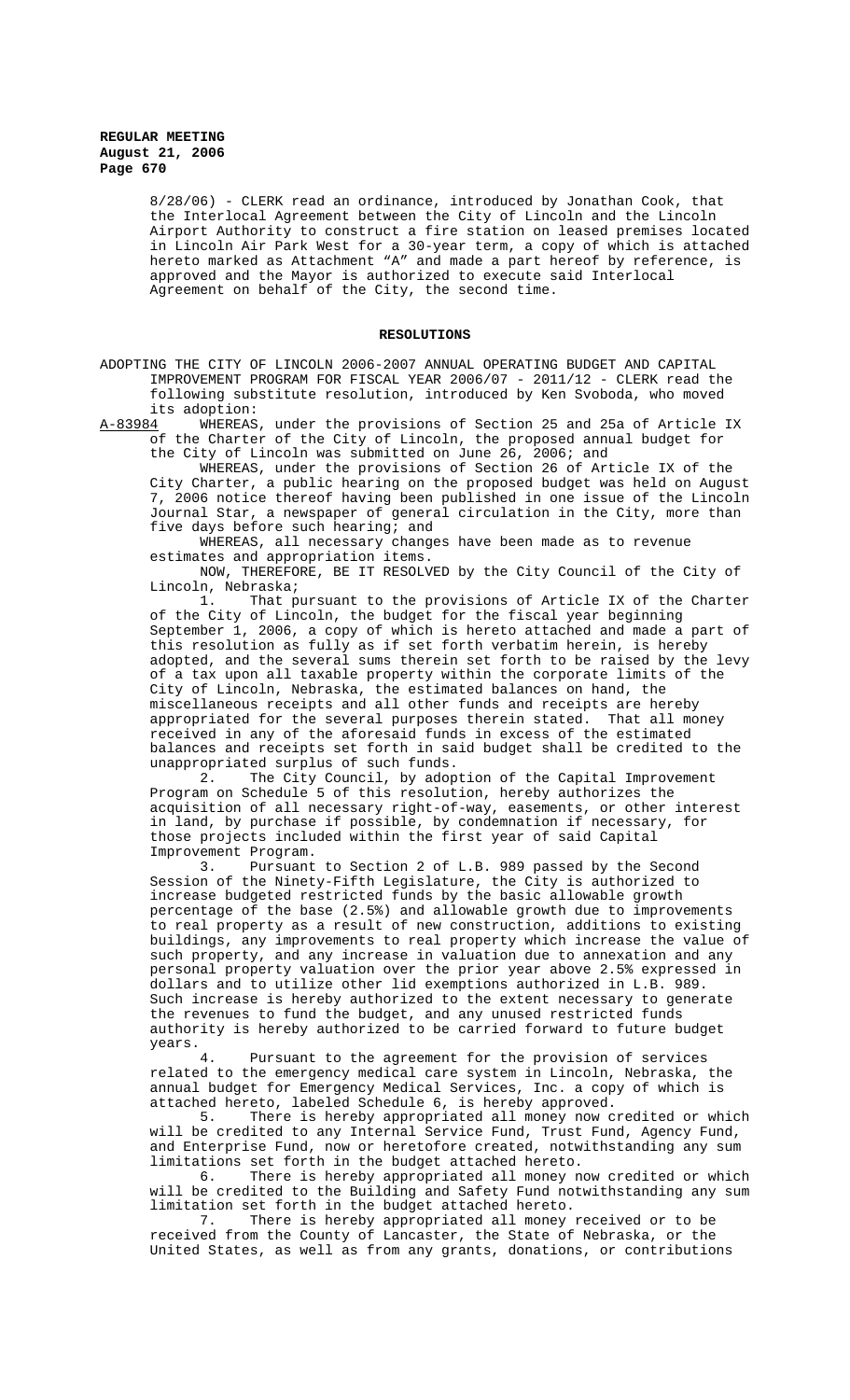received for public purposes and the interest earned thereon, notwithstanding any sum limitations set forth in the budget attached hereto.<br>8

There is hereby appropriated all money received from the interest income on the investments of all authorized bond issue proceeds including bond anticipation notes for the purposes for which said bonds and notes have been authorized to be issued, notwithstanding any sum limitations set forth in the budget attached hereto.

9. There is hereby appropriated in the Worker's Compensation Loss Revolving Fund all amounts included in the budget for Worker's Compensation benefits, together with any recoveries on account of subrogation interests, from which fund all losses and costs incidental to the administration of such losses shall be paid, notwithstanding any sum limitations set forth in the budget attached hereto.

10. There is hereby appropriated to the credit of the Social Security Fund and Payroll Liability Account, in addition to the tax levied therefor, any money deducted from employees' salaries and wages together with any departmental contributions in non-tax supported funds, notwithstanding any sum limitations set forth in the budget attached hereto.

11. There is hereby appropriated all money now credited or which will be credited to the Self-Insured Health Fund, notwithstanding any sum limitation set forth in the budget attached hereto.

12. There is hereby appropriated cash balances credited to the Health Care Fund, notwithstanding any sum limitation set forth in the budget attached hereto, for payment as needed to provide health care benefits to City employees.<br>13. There is hereby

There is hereby appropriated all money now credited or which will be credited to the Snow Removal Fund, notwithstanding any sum limitation set forth in the budget attached hereto.

There is hereby appropriated all money now credited or which will be credited to the Vehicle Tax Construction Fund created by Section 3.20.220 of the L.M.C. (Vehicle Tax for street improvements) notwithstanding any sum limitation set forth in the budget attached hereto.

15. There is hereby appropriated all money now credited or which will be credited to the Unemployment Insurance Fund, notwithstanding any sum limitation set forth in the budget attached hereto.

16. All receipts for on street parking meter collections are pledged toward the payment of bonds assigned for payment from the Parking Revenue Fund. Parking meter receipts in excess of those required to meet provisions of the bond covenants shall be credited to the General Fund up to the amounts budgeted.

17. There is hereby appropriated all money now credited or which will be credited to the Parking Lot Revolving Fund to be used for designing, acquiring, constructing, maintaining, repairing, regulating, supervising and policing of City owned parking lots and facilities in accordance with L.M.C. Chapter 10.34 and Chapter 10.36, notwithstanding any sum limitations set forth in the budget attached hereto.

18. There is hereby appropriated to the Street Construction Fund all monies received as the City's share of the Highway Allocation Fund and the Grade Crossing Protection Fund, together with any other Federal, State, and County funds, received for street construction purposes, any reimbursements and matching funds, including Federal Road Funds, all of which monies are hereby appropriated and reappropriated for all purposes as authorized by State laws pertaining to such funds, notwithstanding

any sum limitations set forth in the budget attached hereto.<br>19. There is hereby appropriated in the Special Asse There is hereby appropriated in the Special Assessment Revolving Fund all monies in said fund for expenditures as authorized by Article VIII of the City Charter, Section 10a and all money received to the credit of the Special Assessment Revolving Fund including bond proceeds, grants, donations, special assessment collections, and City participation deemed necessary by the City Council, notwithstanding any sum limitations set forth in the budget attached hereto.

20. There is hereby appropriated all money now credited or which will be credited in the Advance Acquisition Fund as provided in Article IX B, Section 12 of the City Charter, notwithstanding any sum limitation set forth in the budget attached hereto.

21. There is hereby appropriated all money now credited or which will be credited to the 911 Communication Fund, notwithstanding any sum limitation set forth in the budget attached hereto.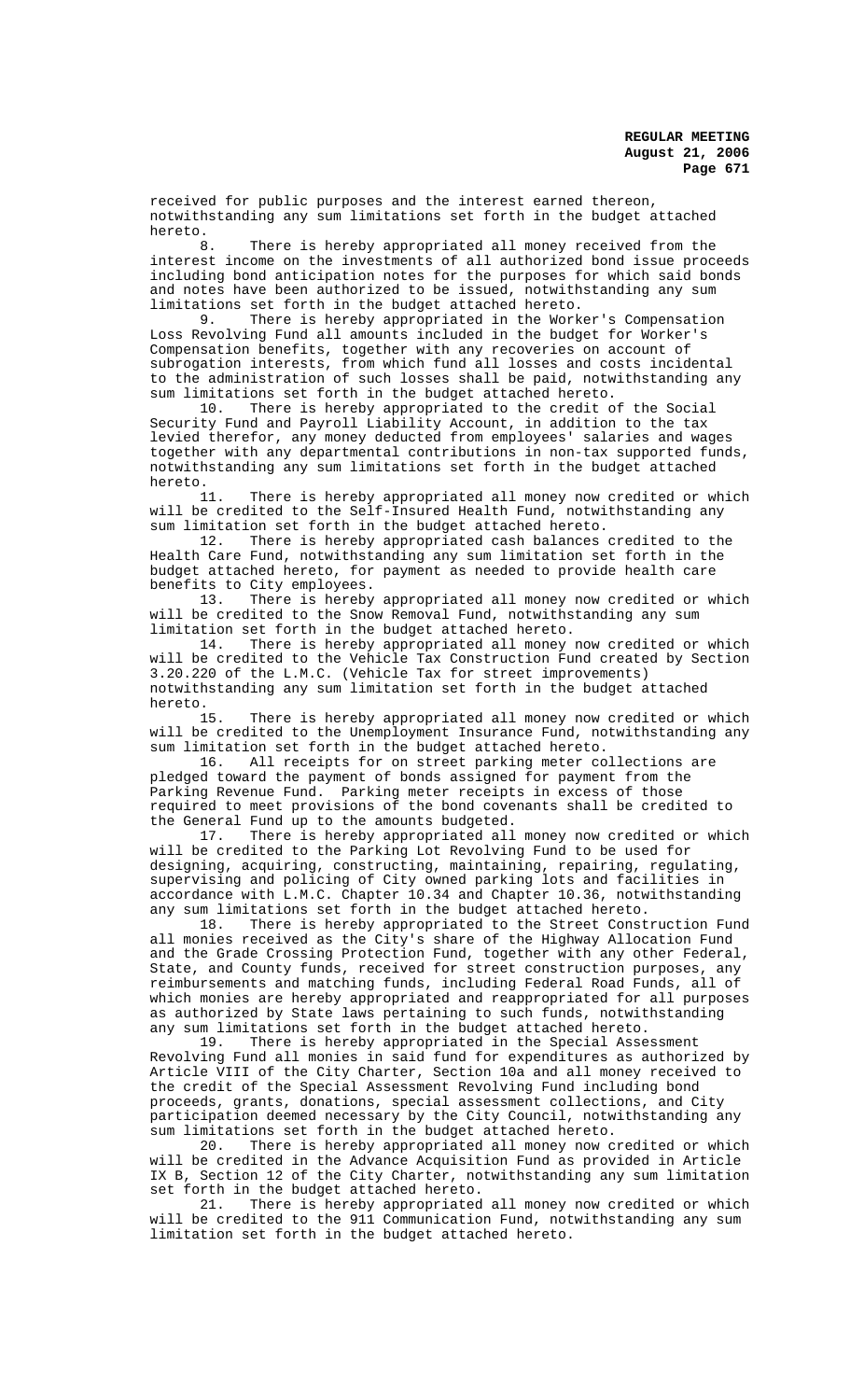> 22. There is hereby appropriated all money now credited or which will be credited to the Auditorium Promotion Fund, notwithstanding any

> sum limitation set forth in the budget attached hereto.<br>23. There is hereby appropriated all money now There is hereby appropriated all money now credited or which will be credited to the Arbitrage Rebate Fund, notwithstanding any sum limitation set forth in the budget attached hereto.

> 24. There is hereby appropriated all money now credited or which will be credited to the Tax Sale Revolving Fund, notwithstanding any sum

> limitation set forth in the budget attached hereto.<br>25. There is hereby appropriated all money There is hereby appropriated all money now credited or to be credited in the City Aviation Promotion Fund as provided in Neb. Rev. Stat. Section 3-504.02 (1991), notwithstanding any sum limitation set

forth in the budget attached hereto.<br>26. There is hereby appropri There is hereby appropriated KENO proceeds for mandated payments, and 1% for administrative fees.

27. There is hereby appropriated all money in the Cable Access Television Fund, notwithstanding any sum limitations set forth in the budget attached hereto.<br>28. There is he

There is hereby appropriated all monies now credited or which will be credited to the Community Improvement Financing Fund and all Tax Allocation Bond Debt Service funds, notwithstanding any sum limitations set forth in the budget attached hereto.

29. There is hereby appropriated all money now credited or which will be credited to the Disaster Recovery Fund, notwithstanding any sum limitation set forth in the budget attached hereto, for paying disaster related expenditures or for reimbursement to other City funds which have made disaster related expenditures for which reimbursement from outside sources has been received or as otherwise appropriated.<br>30. There is hereby appropriated all money now

There is hereby appropriated all money now credited or which will be credited to the Property Tax Refund Fund, notwithstanding any sum limitation set forth in the budget attached hereto.

31. There is hereby appropriated all money now credited or which will be credited to the Title V Clean Air fund notwithstanding any sum

limitation set forth in the budget attached hereto.<br>32. There is hereby appropriated all money There is hereby appropriated all money now credited or which will be credited to the Impact Fees Fund notwithstanding any sum limitation set forth in the budget attached hereto.

33. There is hereby levied upon all taxable property within the corporate limits of the City of Lincoln, Nebraska, upon each one hundred dollars of approximate market value thereof, taxes in an amount sufficient to generate funds for the purposes and in the amounts hereinafter named, to-wit:

|                   | Appropriated   | Total Tax As | Per \$100    |
|-------------------|----------------|--------------|--------------|
|                   | Amount-90%     | Levied-100%  | Market Value |
| General           | \$23, 289, 865 | \$25,877,628 | 0.16867      |
| Library           | \$5,901,516    | \$6,557,240  | 0.04274      |
| Social Security   | \$1,869,596    | \$2,077,329  | 0.01354      |
| Police & Fire     |                |              |              |
| Pension           | \$2,870,672    | \$3,189,636  | 0.02079      |
| Bond and Interest |                |              |              |
| $D = \frac{1}{2}$ | 5 E 10E 001    | 6 E 770 OE7  | 0.02752      |

Redemption \$ 5,195,931 \$ 5,773,257 0.03763 34. There is hereby authorized the transfer to the appropriate reserve accounts of all encumbrances, including accrued payroll, for the fiscal year ending August 31, 2006, together with any monies previously so reserved.

35. Any unexpended balance remaining in the Police and Fire Pension Fund is reappropriated pursuant to Lincoln Municipal Code, Chapters 2.62, 2.65 and 2.66, notwithstanding any sum limitation set forth in the budget attached hereto.

36. All previous capital appropriations are hereby continued and reappropriated pursuant to Section 27 of Article IX of the Charter of the City of Lincoln, except the unexpended balance remaining in any fully completed project shall be credited to the unappropriated surplus in the fund from which such project was funded.<br>37 There is hereby designated and appr

There is hereby designated and appropriated General Fund cash balances in an amount equal to the debt service falling due during the fiscal year for the Golf Course Revenue Bonds issued in 2001 for the purpose of providing for the payment of the principal and interest on such bonds, as they become due, if and to the extent that amounts credited to the Golf Revenue Fund are insufficient and to the extent that such General Fund cash balances are available.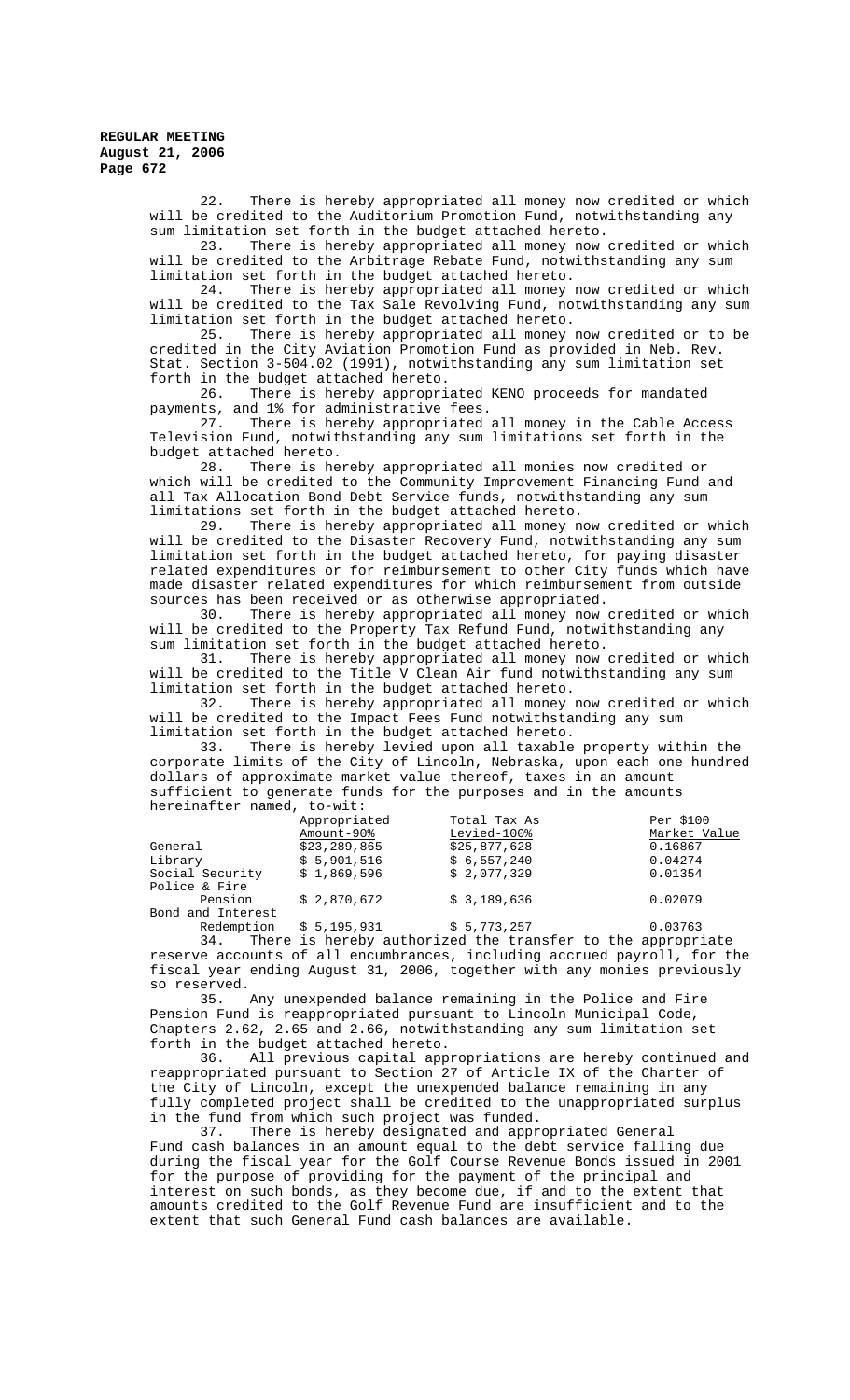38. There is hereby designated and appropriated General Fund cash balances to pay operation and maintenance expenses for solid waste management in an amount sufficient to produce net revenues equal to 110% of the annual debt service due and payable in such fiscal year on the Solid Waste Management Revenue Bonds issued in 2006 if and to the extent the net revenues in such fiscal year are less than 125% of the annual debt service due and payable in such fiscal year and to the extent that such General Fund cash balances are available.<br>39 Per resolution A-82134 passed by the City Coun

Per resolution A-82134 passed by the City Council on June 9, 2003 establishing an unreserved fund balance policy for the City, the General Fund unreserved fund balance as of the last audited financial statements as of August 31, 2005 was \$28,605,186. This August 31, 2005 unreserved balance is 25.4% of the General Fund budget for 2006-07 of \$112,845,149 included in this resolution. The August 31, 2005 unreserved balance was 5.4% greater than the 20% goal for such balance set by Resolution A-82134.

40. The pension and FICA benefits for the 27<sup>th</sup> pay period in F.Y. 2005-06 are hereby reappropriated up to the amounts shown on Schedule 7.

41. That the appropriations for the following items be transferred effective August 31, 2006: ACCOUNT NUMBER DESCRIPTION AMOUNT From: 18002.5856 General Expense/City Share of Downtown Maint. \$ 13,394 From: 18002.5856 General Expense/City Share of Downtown Maint.  $\frac{1}{5}$  13,394<br>To: 413536.6137 Urb. Dev. Street Tree Replacement CIP Proj. \$ 13,394 (also increases 13001.9234 U.D. CIP Transf.) From: 18001.5989 Contingency 6200,000<br>To: 06014.5021 Finance/911 Communications/Salaries \$200,000 Finance/911 Communications/Salaries (also increases 19001.9226) From: 18002.5621 General Expense/Misc. Contractual \$ 50,000 To: 79500.5021 Public Works/StarTran/Salaries \$ 50,000 (also increases 19001.9225) 42. That the cash for the following items be transferred effective August 31, 2005:<br>From: 10005.9220 Personnel From: 10005.9220 Personnel/Risk Mgmt./Workers Comp. Fund \$ 20,000<br>To: 10011.9140 Personnel/Risk Mgmt./Excess Self Ins. Fund \$ 20,000 10011.9140 Personnel/Risk Mgmt./Excess Self Ins. Fund 43. That cash and appropriations up to the follow That cash and appropriations up to the following amounts for the following items be transferred effective August 31, 2006:<br>ACCOUNT NUMBER DESCRIPTION ACCOUNT NUMBER DESCRIPTION DESCRIPTION AMOUNT AMOUNT AND AMOUNT SERVICE AND AMOUNT AREA DESCRIPTION AND A SUBSIDI From: 18002.5655 General Expense/Work Study  $\frac{1}{3}$  19,230<br>To: 14011.5021 Library/Public Service/Reqular Salaries \$ 2,365 14011.5021 Library/Public Service/Regular Salaries \$ 2,365<br>08001.5021 Bldg. & Safety/Regular Salaries \$ 7,665 08001.5021 Bldg. & Safety/Regular Salaries \$ 7,665<br>12141.5021 Health/Promotion \$ 5,000 5 5,000 12141.5021 Health/Promotion<br>12161.5021 Health/Animal Control/Regular Salaries \$ 4,200 12161.5021 Health/Animal Control/Regular Salaries \$ 4,200<br>From: 18002.5251 General Expense/Fuel & Oil \$100.000 From: 18002.5251 General Expense/Fuel & Oil \$100,000<br>To: 79500.5253 StarTran Fleet/Fuel Oper. Vehicles \$33,333 StarTran Fleet/Fuel Oper. (also increases 19001.9225) 04025.5251 Police/Police Garage/Fuel & Oil \$ 33,333<br>79160.5251 P.W. & U/Fleet Services/Fuel & Oil \$ 33,334 P.W. & U/Fleet Services/Fuel & Oil  $$33,334$ 44. That the following unexpended appropriations are reappropriated effective August 31, 2006 up to the following amounts:<br>ACCOUNT NUMBER DESCRIPTION ACCOUNT NUMBER DESCRIPTION (ACCOUNT MOUNT)<br>01001.5989 City Council/Misc. Other Serv. & Charges (\$ 36,000) City Council/Misc. Other Serv. & Charges 18002.5631 General Expense/Data Processing Service (Lifeview HR Self-Help)  $$46,690$ <br>General Expense/City Share of Downtown Maintenance \$122,955 18002.5856 General Expense/City Share of Downtown Maintenance \$122,955 18002.5659 General Expense/Peoplesoft Financial System \$154,082<br>18002.6024 General Expense/City Share-Impact Fees (Low Income) \$55,684 18002.6024 General Expense/City Share-Impact Fees (Low Income) \$ 55,684 18002.6027 General Expense/City Share-Impact Fees (Econ. Dev.) \$ 60,000 06065.6076 Finance/Radio Shop/Misc. Equipment  $$23,740$ 06065.6085 Finance/Radio Shop/Radio Equipment \$ 58,749 09250.9246 Parks/Unprogrammed KENO Appropriations  $\zeta$  26.10<br>0402B.5930 Police/Admin. Sup./Facilities Rental  $\zeta$  90,000 0402B.5930 Police/Admin. Sup./Facilities Rental  $\frac{1}{5}$  90,000<br>0402B.6085 Police/Admin. Sup./Radio Equip.  $\frac{1}{5}$  24,700 0402B.6085 Police/Admin. Sup./Radio Equip. <br>0402B.6069 Police/Admin. Sup./D.P. Equip. (\$ 30,629) 0402B.6069 Police/Admin. Sup./D.P. Equip.<br>0402B.6076 Police/Admin. Sup./Misc. Equip. \$ 8,500 0402B.6076 Police/Admin. Sup./Misc. Equip. \$ 8,500 18002.5621 Gen. Expense/Misc. Contr. \$175,000 08001.5633 Bldg. & Safety/Admin. \$ 66,375 12161.5621 Health/Animal Control/Shelter Contract \$ 19,400<br>12111.5926 Health/CHS Admin./Rent of Software \$118,965 12111.5926 Health/CHS Admin./Rent of Software  $\begin{array}{lll} \xi & \xi & \xi & 118,965 \\ 70600.6998 & \text{Pub. Works & Util./Water/AVL Equiv.} \end{array}$   $\begin{array}{lll} \xi & \xi & 4,058 \\ \xi & 4,058 \\ \xi & 35,059 \end{array}$ 70600.6998 Pub. Works & Util./Water/AVL Equip.<br>18002.5970 General Expense/Court & Litigation 18002.5970 General Expense/Court & Litigation \$ 35,059 18002.5642 General Expense/Legal Services \$100,438 17004.5638 Com. Health Endowment/Grants \$519,500 45. That unencumbered appropriations from the budget for the

fiscal year beginning September 1, 2005 be transferred and reappropriated up to the following amounts effective August 31, 2006: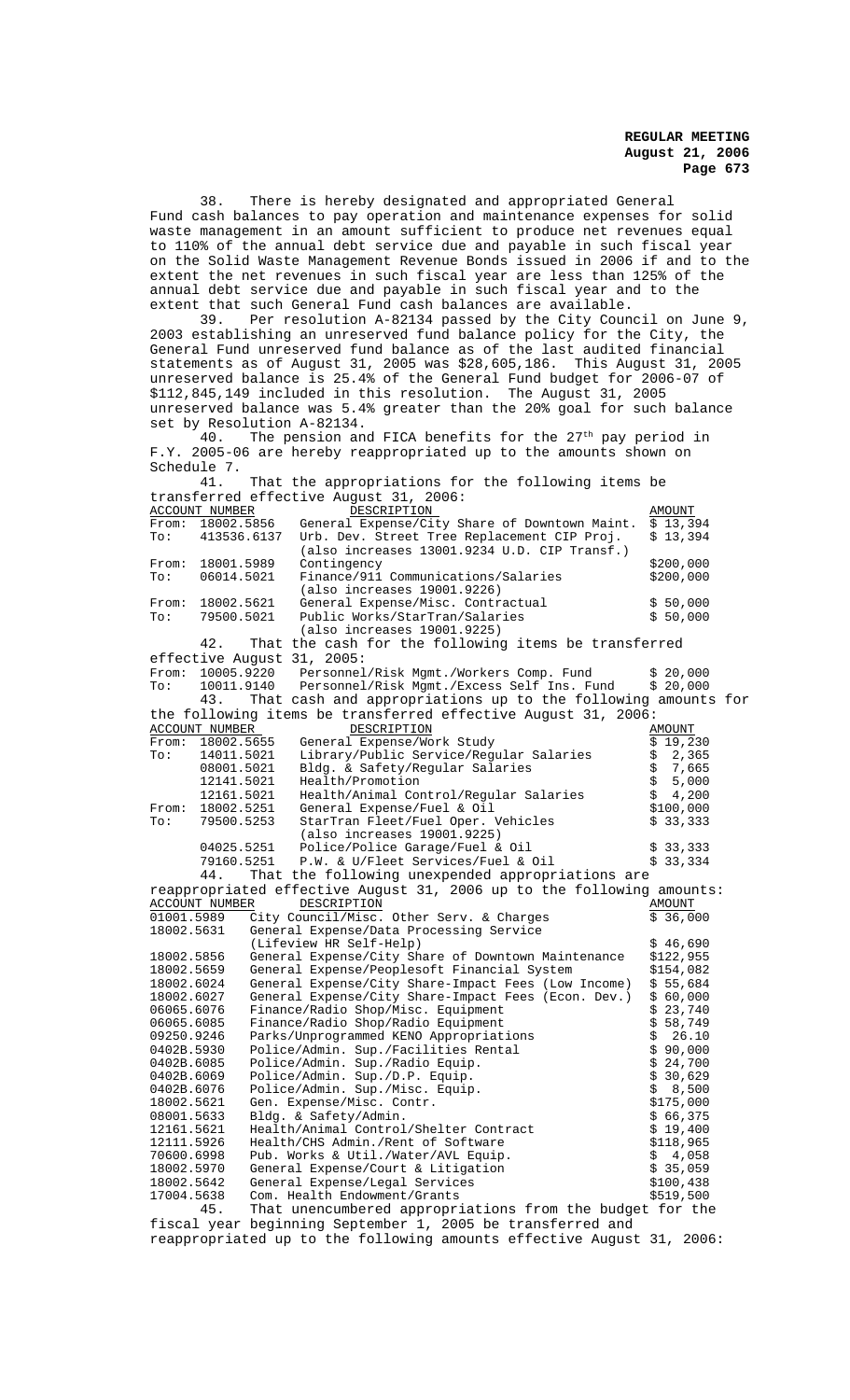ACCOUNT NUMBER DESCRIPTION AMOUNT From: 18002.6144 General Expense/City Share of Spec. Assess. \$20,000 To: 18002.5865 General Expense/Minor Bldg. & Grounds Improve.\$20,000 From: 18001.5989 Contingency \$93,631 To: 18002.9220 Gen. Exp. Cash Transfers Out (Oak Lake Sidewalks #558095) \$93,631 46. There is hereby appropriated to each departmental operating budget 100% of the unencumbered operating appropriations as shown in the final Appropriation Status Report as of August 31, 2006 up to the amount shown below:<br>FUND FUND<br>General 32,400  $$2,400,000$ Health  $\frac{1}{5}$  40,000<br>Animal Control  $\frac{1}{5}$  16.000 Animal Control  $\stackrel{\cdot}{\phantom{\cdot}}\stackrel{\cdot}{\phantom{\cdot}}\text{StarTran}$  $\begin{array}{cc} \n\dot{s} & 100,000 \\
\dot{s} & 0\n\end{array}$ Library<br>Aging  $$ 460,000$ In addition, any reimbursements received from FEMA related to expenses incurred for the Hallam tornado clean up are hereby reappropriated to the respective department budgets. 47.There is hereby attached and made a part hereof a listing of all funds of the City of Lincoln which are hereby confirmed and approved. Introduced by Ken Svoboda Seconded by McRoy & carried by the following vote: AYES: Cook, Eschliman, Marvin, McRoy, Newman, Svoboda; NAYS: Camp. ESTABLISHING A NEW SCHEDULE FOR SOLID WASTE USER CHARGES FOR THE LINCOLN SOLID WASTE AREA - CLERK read the following resolution, introduced by Jonathan Cook, who moved its adoption:<br>A-83985 WHEREAS, the City Counc WHEREAS, the City Council is authorized, pursuant to Section 8.32.100 of the Lincoln Municipal Code, to establish or revise, by resolution, fees to be charged to any person for the privilege of using any public landfill or other waste disposal facility owned by the City, and; WHEREAS, the City Council deems it necessary to revise the fees for use of the City's public landfill and other waste disposal facilities as last revised by Resolution No. A-82000 passed by the City Council on March 17, 2003; NOW, THEREFORE, BE IT RESOLVED by the City Council of the City of Lincoln, Nebraska: That effective January 1, 2007, the following schedules of use charges are hereby established and adopted: SCHEDULE A – Small Vehicle Transfer Station FLAT FEE SCHEDULE The following rates shall be applied to all vehicles having a oneton rating or less, with a cargo height of 5 feet or less; and trailers with a flatbed carrying size of 60 square feet or less, with a cargo height of 5 feet or less using the Small Vehicle Transfer Station: Cars per vehicle trip \$3.00 Passenger Vehicles per vehicle trip  $$6.00$ <br>Cargo Vehicles per vehicle trip  $$11.00$ Cargo Vehicles per vehicle trip Trailers per vehicle trip<br>Any above vehicle and trailer per vehicle trip \$14.00 Any above vehicle and trailer per vehicle trip Any uncovered load will be assessed an additional amount equal to 50% of the charge for such load. SCHEDULE B – Municipal Solid Waste Landfill COMPUTED (WEIGHED) RATE SCHEDULE The following rate shall be applied to all vehicles greater than one-ton rating, trailers with a flatbed carrying size of greater than 60 square feet, and all vehicles and trailers regardless of weight or size with a cargo height of greater than 5 feet using the Municipal Solid Waste Landfill on a load weight basis as follows: \$14.00 Per Ton The minimum charge shall be equal to the per ton rate of \$14.00. For periods that the scale is inoperative, the rate charged shall be \$4.55 per cubic yard. Any uncovered load will be assessed an additional amount equal to 50% of the computed charge for such load. The minimum fee for uncovered loads shall be \$50.00.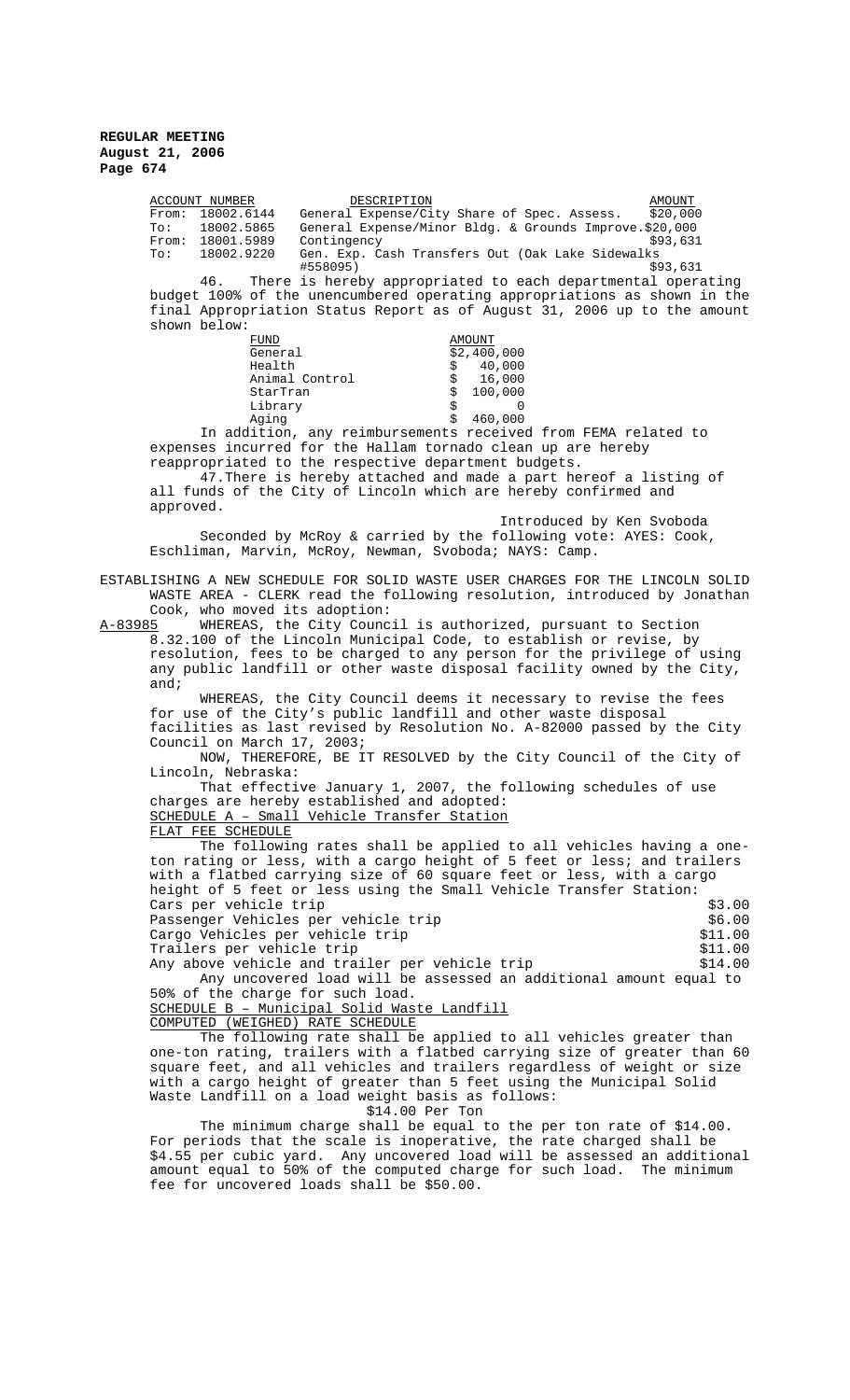SCHEDULE C – Compost Facility FLAT FEE SCHEDULE The following rates shall be applied to all vehicles having a oneton rating or less, with a cargo height of 5 feet or less; and trailers with a flatbed carrying size of 60 square feet or less, with a cargo height of 5 feet or less using the Compost Facility: Cars per vehicle trip \$ 3.00 Passenger Vehicles per vehicle trip \$ 6.00 Cargo Vehicles per vehicle trip  $$11.00$ <br>Trailers per vehicle trip  $$11.00$ Trailers per vehicle trip Any above vehicle and trailer per vehicle trip  $$14.00$ Any uncovered load will be assessed an additional amount equal to 50% of the charge for such load. COMPUTED (WEIGHED) RATE SCHEDULE

The following rate shall be applied to all vehicles greater than a one-ton rating, trailers with a flatbed carrying size of greater than 60 square feet and all vehicles and trailers regardless of weight or size with a cargo height of greater than 5 feet using the Compost Facility on a load weight basis as follows:

\$15.75 Per Ton

The minimum charge shall be equal to the per ton rate of \$15.75. For periods that the scale is inoperative, the rate charged shall be \$8.00 per cubic yard. Any uncovered load will be assessed an additional amount equal to 50% of the computed charge for such load. The minimum fee for uncovered loads shall be \$50.00. SCHEDULE D – Construction and Demolition Debris Landfill

FLAT RATE SCHEDULE

The following rates shall be applied to all vehicles having a oneton rating or less, with a cargo height of 5 feet or less; and trailers with a flatbed carrying size of 60 square feet or less, with a cargo height of 5 feet or less using the Construction and Demolition Debris Landfill: Cars per vehicle trip<br>Passenger Vehicles per vehicle trip entry that the second state of the second state of the second state of the Passenger Vehicles per vehicle trip

| Cargo Vehicles per vehicle trip                | \$4.00 |
|------------------------------------------------|--------|
| Trailers per vehicle trip                      | \$4.00 |
| Any above vehicle and trailer per vehicle trip | \$4.00 |
| COMPUTED (WEIGHED) RATE SCHEDULE               |        |

The following rate shall be applied to all vehicles greater than a one-ton rating, trailers with a flatbed carrying size of greater than 60 square feet, all vehicles and trailers regardless of weight or size with a cargo height of greater than 5 feet using the Construction and Demolition Debris Landfill on a load weight basis:

\$4.00 Per Ton

The minimum charge shall be equal to the per ton rate of \$4.00. For periods that the scale is inoperative, the rate charged shall be \$4.00 per cubic yard. SCHEDULE E – Special Wastes 1. Special Wastes as defined by Municipal Code 8.32.080

1a. Special Wastes landfilled directly with other refuse at time schedule B per ton rate plus \$5.00 per permit administrative fee Minimum Charge (1 ton rate plus \$5.00) \$19.00 1b. Special Wastes requiring segregation from other refuse at time of disposal (including, but not limited to, asbestos Schedule B per ton rate plus \$25.00 per load special handling fee Minimum Charge (1 ton rate plus \$25.00) \$39.00<br>1c. Cars, Passenger Vehicles, Cargo Vehicles and Trailers as Cars, Passenger Vehicles, Cargo Vehicles and Trailers as defined in Schedule A with Special Wastes Applicable Schedule A fee plus

|    |     |                           |                                                         |  | \$5.00 per permit administrative fee |  |
|----|-----|---------------------------|---------------------------------------------------------|--|--------------------------------------|--|
|    |     | SCHEDULE F - Special Fees |                                                         |  |                                      |  |
|    |     |                           | 1. All whole and processed tires (portions of tires)    |  |                                      |  |
|    | 1a. |                           | Car passenger tire or light truck tire                  |  | $$3.00$ each                         |  |
|    |     |                           | plus applicable Schedule A or Schedule B fees           |  |                                      |  |
|    | 1b. |                           | Heavy (over-the-road) truck tire                        |  | $$6.50$ each                         |  |
|    |     |                           | plus applicable Schedule A or Schedule B fees           |  |                                      |  |
|    | lc. |                           | Farm or industrial (off-road) tire                      |  | $$11.50$ each                        |  |
|    |     |                           | plus applicable Schedule A or Schedule B fees           |  |                                      |  |
| 2. |     |                           | All appliances prohibited from land disposal 55.00 each |  |                                      |  |
|    |     |                           | plus applicable Schedule A or Schedule B fees           |  |                                      |  |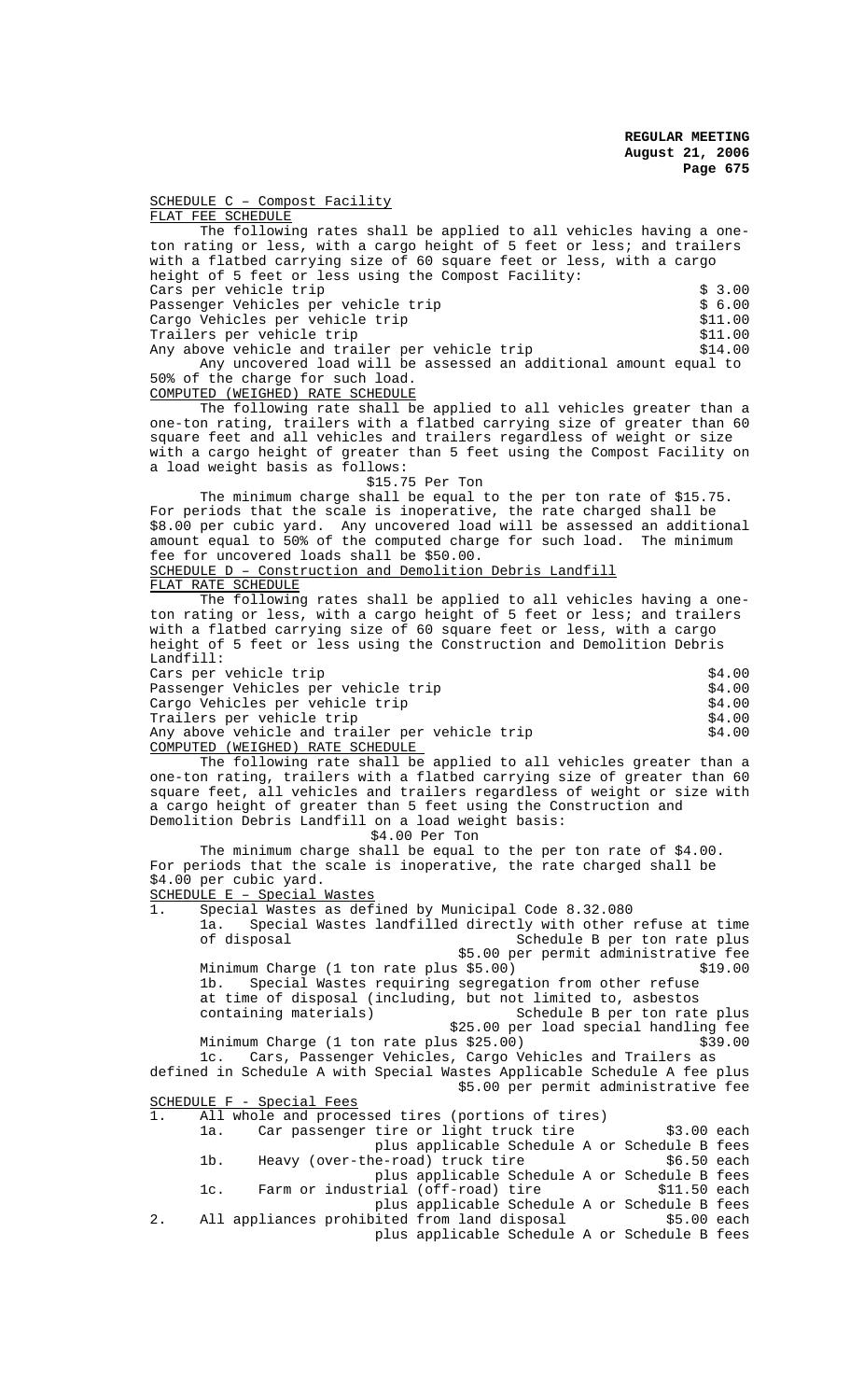> 3. The following fee shall be assessed for wastes which are unacceptable, including but not limited to out-of-county wastes, or prohibited from land disposal, if they are found to exist in a load and the vehicle driver fails to remove the waste or place the waste in the designated areas.

Unacceptable waste loads rejected  $$50.00$  per occurrence The Director of Public Works & Utilities shall have the authority to negotiate for and collect fees on any wastes that may require unusual or special handling considerations other than those wastes addressed herein. The Director of Public Works & Utilities shall have the authority to issue rules and regulations which further define vehicle types, uncovered loads, unacceptable wastes and other policies for the City's solid waste disposal facilities and operations.

The Mayor shall have the authority to waive all or any portion of the scheduled fees in the event of an emergency or natural disaster which creates the need for immediate disposal of wastes resulting from such emergency.

BE IT FURTHER RESOLVED that Resolution No. A-82000, adopted by the City Council on March 17, 2003, is hereby superseded.

Introduced by Jonathan Cook Seconded by Marvin & carried by the following vote: AYES: Camp, Cook, Eschliman, Marvin, McRoy, Newman, Svoboda; NAYS: None.

APPROVING DISPOSAL FEES AND MINIMUM LOAD FEES FOR DISPOSAL OF SPECIAL LIQUID WASTES TRANSPORTED BY VEHICLE TO AND PROCESSED BY THE LIQUID WASTE DUMP STATION AT THE THERESA STREET WASTEWATER TREATMENT FACILITY AND CHANGING THE NORMAL OPERATING HOURS AND EXTENDED HOURS OF OPERATION FOR THE LIQUID WASTE DUMP STATION FACILITIES OF THE LINCOLN WASTEWATER SYSTEM - CLERK read the following resolution, introduced by Jonathan Cook, who

moved its adoption:<br>A-83986 WHEREAS, The WHEREAS, The City Council is authorized under §17.60.075 of the Lincoln Municipal Code to establish disposal fees and hours of operation for persons permitted to use the Liquid Waste Dump Station Facilities of the Lincoln Wastewater System located at the Theresa Street Wastewater Treatment Facility as part of its Special Waste Disposal Permits Program; and

WHEREAS, the Director of Public Works and Utilities has determined the estimated costs and available resources for compliance monitoring of incoming loads;

 NOW, THEREFORE, BE IT RESOLVED by the City Council of the City of Lincoln, Nebraska:

Hours of Operation

Effective September 1, 2006, except for emergencies or other special circumstances approved by the Director of Public Works/Utilities, the hours of operation of the Liquid Waste Dump Station Facilities shall be as follows:

| Day                   | Normal Hours                                    | <b>Extended Hours</b>                                                                                                                                                        |  |  |
|-----------------------|-------------------------------------------------|------------------------------------------------------------------------------------------------------------------------------------------------------------------------------|--|--|
| Monday through Friday | Applies To All Wastes<br>8:00 a.m. to 4:30 p.m. | For Wastes Routed<br>to Grit Processing<br>All Year<br>$6:30$ a.m. to $8:00$ a.m.<br>Other Wastes<br>All Year<br>$6:30$ a.m. to $8:00$ a.m.<br>And<br>4:30 p.m. to 7:30 p.m. |  |  |
| Saturday              | $8:00$ a.m. to Noon                             | Noon to $4:30$ p.m.<br>No Extended Hours<br>For Grit Processing                                                                                                              |  |  |
|                       |                                                 |                                                                                                                                                                              |  |  |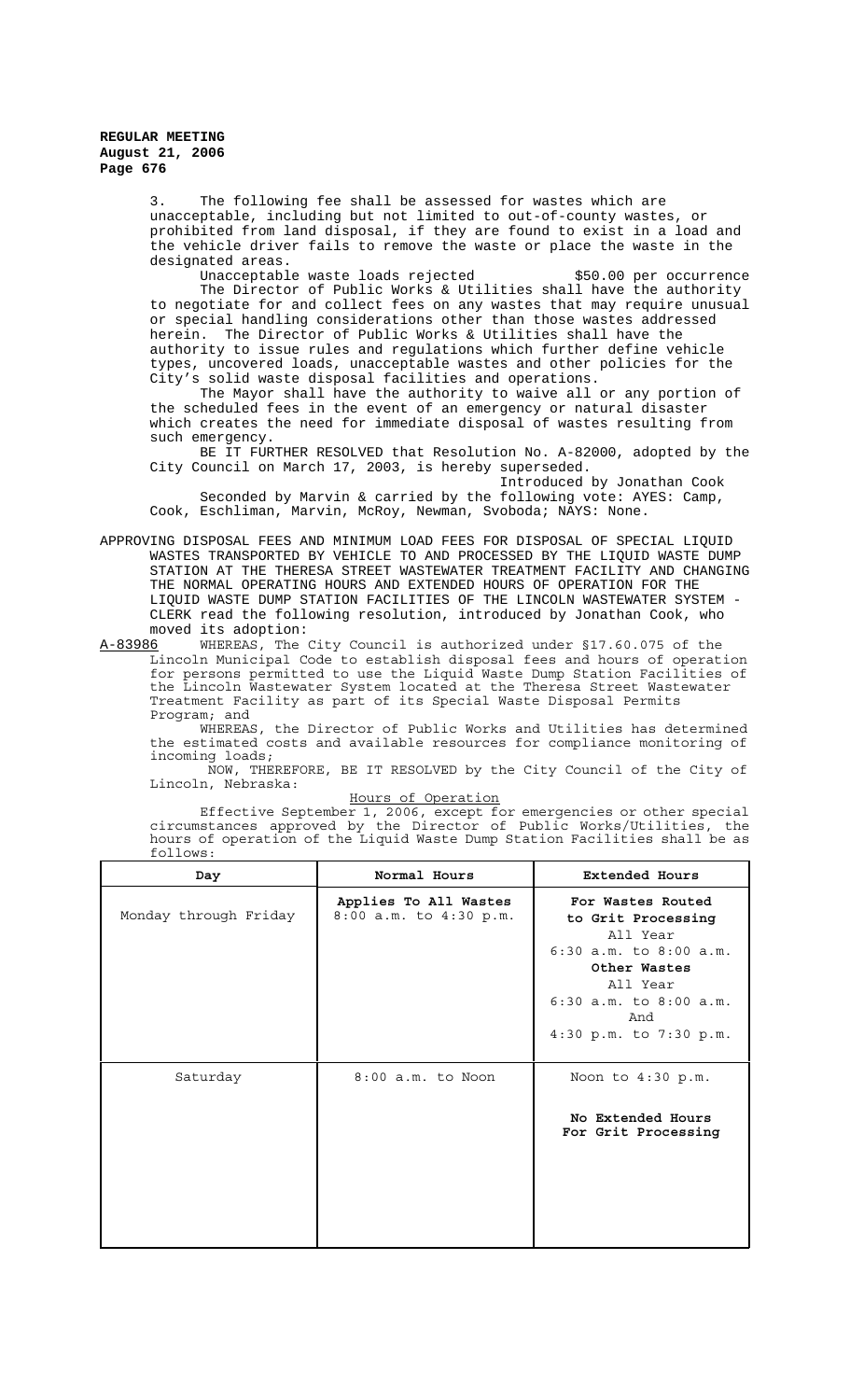| Day                                                                          | Normal Hours                                                                      | <b>Extended Hours</b>                                                             |  |  |
|------------------------------------------------------------------------------|-----------------------------------------------------------------------------------|-----------------------------------------------------------------------------------|--|--|
| Sunday                                                                       | Closed                                                                            | $8:00$ a.m. to $4:30$<br>p.m.                                                     |  |  |
|                                                                              |                                                                                   | No Extended Hours<br>for Grit Processing                                          |  |  |
| Holidays*                                                                    | $8:00$ a.m. to Noon                                                               | Noon to $4:30$ p.m.                                                               |  |  |
|                                                                              | Except No Service On<br>Thanksgiving Day,<br>Christmas Day, and<br>New Year's Day | Except No Service On<br>Thanksgiving Day,<br>Christmas Day, and<br>New Year's Day |  |  |
|                                                                              |                                                                                   | Applies to All Wastes                                                             |  |  |
| *Holiday shall mean those days observed by the City of Lincoln, as posted in |                                                                                   |                                                                                   |  |  |
| advance at the entrance to the Analytical Laboratory at the Theresa Street   |                                                                                   |                                                                                   |  |  |
| Wastewater Treatment Plant.                                                  |                                                                                   |                                                                                   |  |  |

Disposal Fees for Normal Hours

Effective January 1, 2007, during those hours designated as normal hours above, the following disposal fees shall be charged for use of the City's Liquid Waste Dump Station Facilities or other designated locations for the disposal of Special Wastes determined to be conditionally acceptable under the provisions of § 17.58.135 of the Lincoln Municipal Code:

Wastes Routed to Anaerobic Digestion  $\begin{array}{ccc}\n\text{Wastes Routed to Grit Processing} & \text{$0.037 per Gallon}\n\text{Wastes Routed to Plant Headworks} & \text{$0.035 per Gallon}\n\end{array}$ Wastes Routed to Grit Processing The States and Society and Society and Waster Gallon Wastes Routed to Plant Headworks \$0.035 per Gallon Minimum Fee \$13.00 per Load

# Surcharge for Extended Hours

During those hours designated as extended hours above and in emergencies, a surcharge of ten dollars (\$10.00) per load shall be assessed in addition to all other normal fees to help defray expenses associated with the City's treatment plant operators being interrupted from their normal course of work to log in and accept the incoming waste load in the special circumstances. To minimize the lost time the hauler shall telephone the City's treatment facility operator on duty at least thirty (30) minutes in advance of arriving at the Liquid Waste Dump Station Facilities, or otherwise make prior arrangements with operations staff the same day.

#### Other Provisions

- 1. All wastes to be disposed at the Liquid Waste Dump Station Facilities must be accompanied by a copy of a current Special Waste Disposal Permit.
- 2. Special Wastes routed to Anaerobic Digestion may include grease trap waste from cooking operations, septage from residential type septic tanks or similar facilities, portable chemical toilet wastes,

certain industrial sludge, and any other wastes deemed by the City to be amenable to and desirable for direct anaerobic digestion in lieu of regular treatment.

- 3. Special Wastes routed to Grit Processing may include mud/sand trap waste from car washes, vehicle service bays, or other similar wastes, provided such wastes consist primarily or organically inert heavy solids that are amenable to such grit processing.
- 4. Special Wastes routed to Facility Headworks may include all remaining wastes not otherwise processed as described above and that are deemed acceptable for regular treatment through the entire treatment facility.
- 5. The disposal fees set forth above apply to the type of waste processing used, rather than to the type of Special Waste received. The City reserves the right to reroute any Special Waste to the type of waste processing it deems most appropriate and to charge the applicable disposal fee for the type of waste processing selected.
- 6. Sales tax, if applicable, shall be assessed on the sum of all fees, including any surcharge.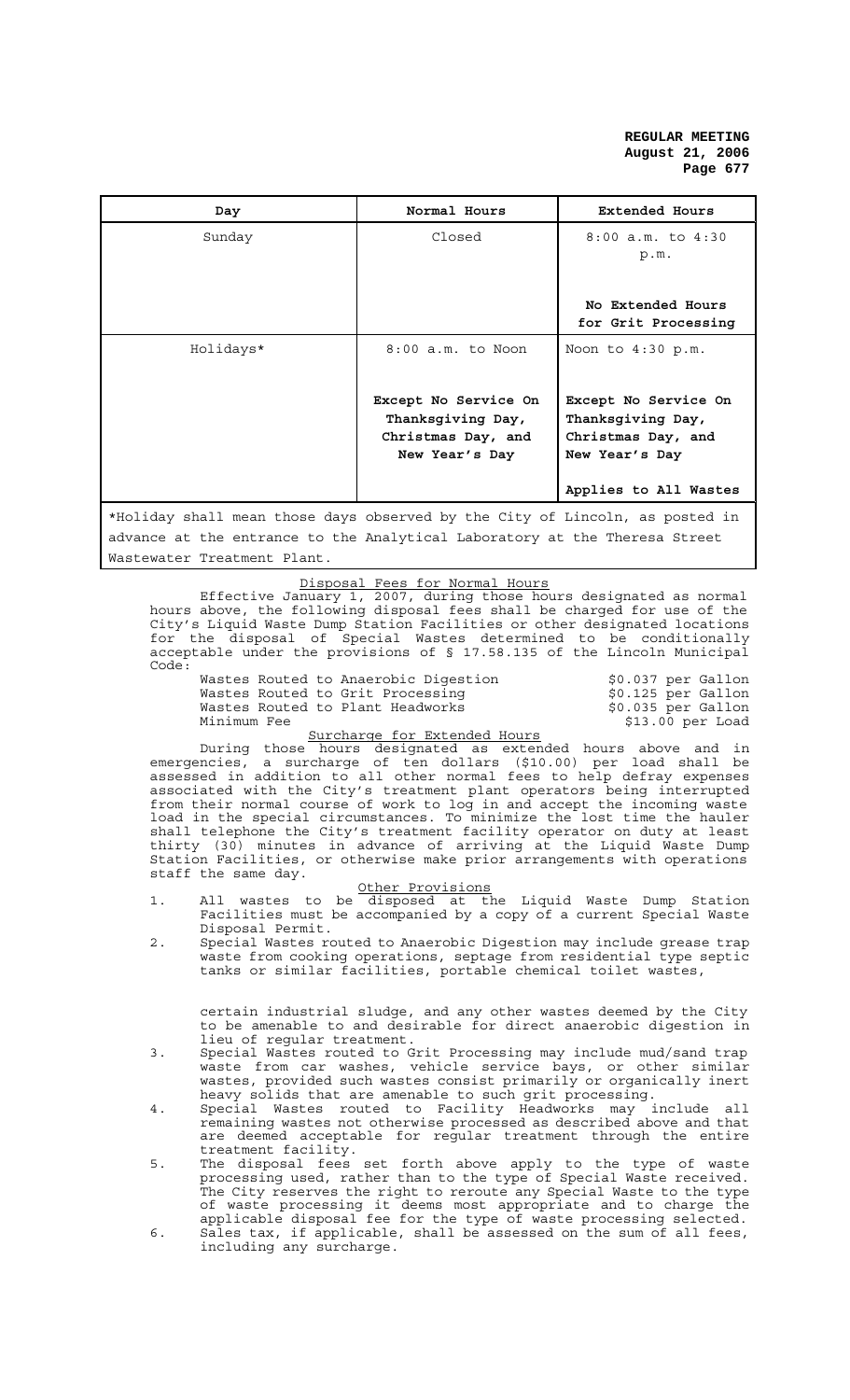> AND FURTHER, BE IT RESOLVED that Resolution No. A-78938, adopted by the City Council on August 10, 1998, is hereby superseded. Introduced by Jonathan Cook Seconded by Marvin & carried by the following vote: AYES: Camp, Cook, Eschliman, Marvin, McRoy, Newman, Svoboda; NAYS: None.

APPROVING A NEW SCHEDULE FOR WASTEWATER USE CHARGES AND APPROVING THE ISSUANCE OF ADDITIONAL REVENUE BONDS FOR THE CAPITAL IMPROVEMENTS PROGRAM FISCAL YEAR 2006-2007 THROUGH FISCAL YEAR 2011 - 2012 - PRIOR to reading:

MCROY Moved to accept the Substitute Resolution on Bill No. 06R-155. Seconded by Cook & carried by the following vote: AYES: Camp,

Cook, Eschliman, Marvin, McRoy, Newman, Svoboda; NAYS: None.

CLERK Read the following Substitute Resolution, introduced by Annette McRoy, who moved its adoption:

A-83987 WHEREAS, the City Council of Lincoln, Nebraska, is authorized under Sections 17.60.020 and 17.60.030 of the Lincoln Municipal Code to establish wastewater charges for all customers of the Lincoln Wastewater System.

WHEREAS, Both the Mayor's Advisory Committees, Streets, Roads and Trails (SRT) and the Mayor's Infrastructure Finance Committee (MIFC) support the wastewater rate increases proposed by the City's Public Works & Utilities Department over the next 10 years, to help finance the infrastructure needs identified in the City's Capital Improvement Program. The current projections acknowledge the need for approval of a 8% increase for Fiscal Year 2006-07; a 9% increase for Fiscal Year 2007- 08; and a 9% increase for Fiscal Year 2008-09.

WHEREAS, Lincoln's wastewater infrastructure is a necessary component and is required under city charter to be provided to all areas served within the city limits.

And WHEREAS, Lincoln's wastewater rates have historically remained low, and even with the proposed rate increases will continue this tradition of competitive rates within the region and nationally.

NOW, THEREFORE, BE IT RESOLVED by the City Council of the City of Lincoln, Nebraska:

Effective with the billing cycle commencing on November 15, 2006, the following schedule of wastewater use charges is hereby established and adopted:

#### BASIC WASTEWATER USE CHARGE

(a) The basic wastewater use unit charge is hereby established as 144.0 cents.

(b) For any given residential property, the basic wastewater use charge for each billing cycle shall be determined by multiplying for each such cycle the total amount of water, in hundreds of cubic feet, metered for said property during a billing cycle chosen by the Director from the most recent past winter, by the basic wastewater use unit charge.

In the case of change of occupancy of residential property, if the Director reasonably determines that to compute the basic wastewater use charge for a given billing cycle upon the amount of water used by such property during such winter billing cycle would be inequitable either to the City or to the user, he shall use the average amount of water used by like users during such winter billing cycle to compute such charge.

(c) For any non-residential property, the basic wastewater use charge for a given billing cycle shall be determined by multiplying for each cycle the amount of water or wastewater, in hundreds of cubic feet, measured for said property during such cycle, by the basic wastewater use unit charge.

(d) Non-residential users shall be given credit, at the same rate, for water not discharged into the sanitary sewers provided such water is separately metered with the approval of the Public Utilities Department and at the customer's expense.

(e) Where a wastewater flow meter or other wastewater measuring device is required or permitted by the Director and is used to measure the volume of wastewater discharged into the Lincoln Wastewater System, such wastewater use charge shall be computed theron at the basic wastewater use unit charge.

#### SERVICE CHARGE

Regardless of whether a wastewater meter is used, there shall be a service charge per month to each property using the Lincoln Wastewater System, determined by the number and size of the water meters serving such property, to-wit:<br>WATER METER

| WATER METER SIZE |            | SERVICE CHARGE |       |
|------------------|------------|----------------|-------|
|                  | $5/8$ inch |                | 1.31  |
|                  | $3/4$ inch |                | 1.31  |
|                  | 1 inch     |                | 1.31  |
|                  | $1/2$ inch |                | 2.62  |
|                  | 2 inch     |                | 5.24  |
|                  | 3 inch     |                | 11.79 |
|                  |            |                |       |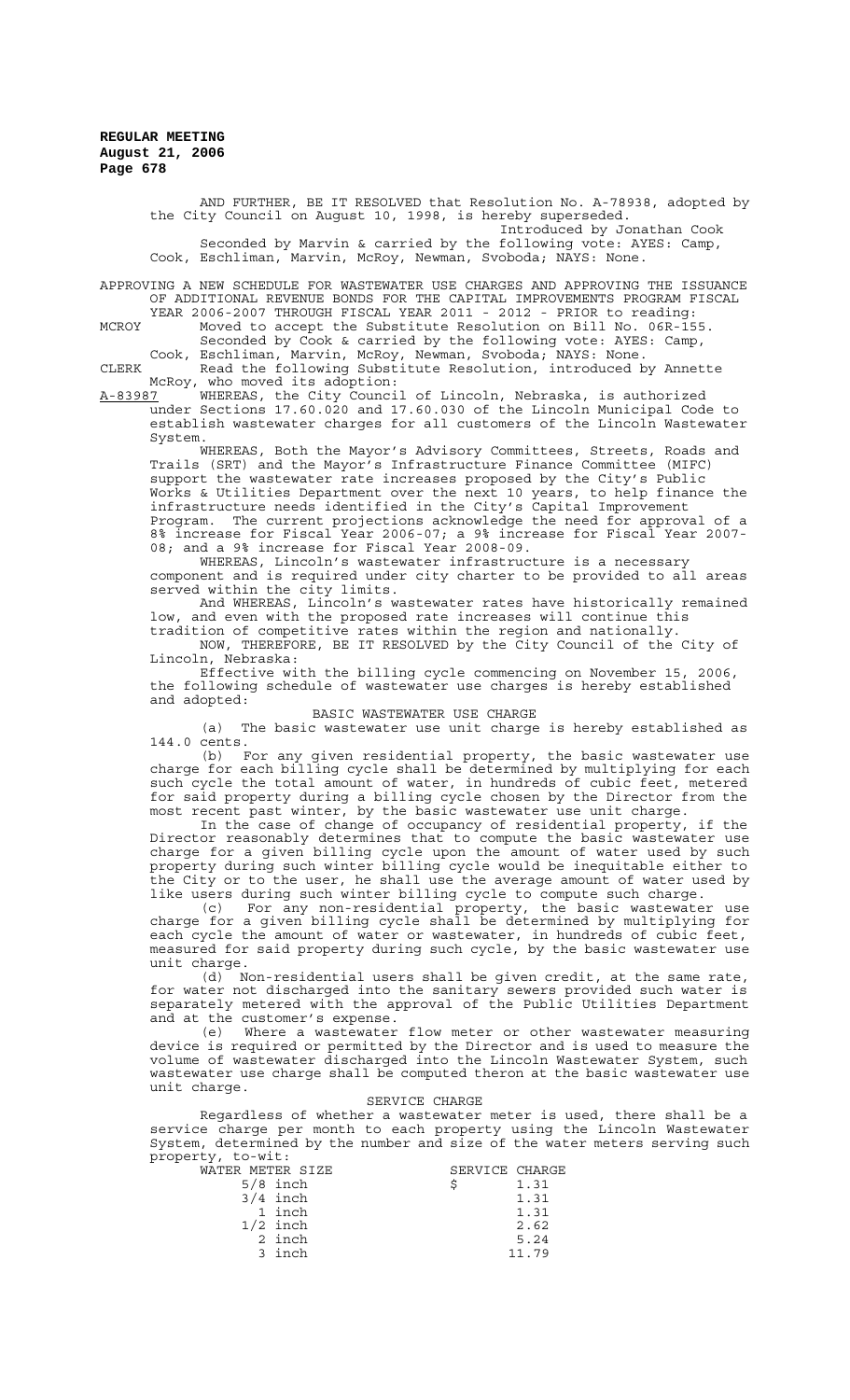| 4 inch  | 20.96  |
|---------|--------|
| 6 inch  | 47.17  |
| 8 inch  | 83.85  |
| 10 inch | 131.02 |

The minimum service charge for a multiple dwelling unit or a mobile home shall be at least \$0.78 per dwelling unit or mobile home hookup space per month. In those instances where fire protection considerations dictate that a water meter larger than 1-inch service a single-family dwelling unit located on a single lot, the monthly service charge shall be \$1.31 per dwelling unit.

WASTEWATER RATES TO CUSTOMERS OUTSIDE

THE CITY LIMITS

Customers located outside the City Limits of Lincoln and served by the Lincoln Wastewater System shall pay the same Wastewater rates charged to customers within the City Limits of Lincoln for service furnished them by the Lincoln Wastewater System.

BE IT FURTHER RESOLVED that Resolution No. A-83458, adopted by the City Council on August 1, 2005 is hereby superseded. Introduced by Annette McRoy

Seconded by Marvin & carried by the following vote: AYES: Camp, Cook, Eschliman, Marvin, McRoy, Newman, Svoboda; NAYS: None.

APPROVING A NEW SCHEDULE FOR WATER USE CHARGES AND APPROVING THE ISSUANCE OF ADDITIONAL REVENUE BONDS FOR THE CAPITAL IMPROVEMENTS PROGRAM FISCAL YEAR 2006-2007 THROUGH FISCAL YEAR 2011 - 2012 - PRIOR to reading:

MCROY Moved to accept the Substitute Resolution on Bill No. 06R-156. Seconded by Eschliman & carried by the following vote: AYES: Camp,

Cook, Eschliman, Marvin, McRoy, Newman, Svoboda; NAYS: None. CLERK Read the following Substitute Resolution, introduced by Annette

McRoy, who moved its adoption:

A-83988 WHEREAS, the City Council of Lincoln, Nebraska, is authorized under Section 17.22.010 of the Lincoln Municipal Code to establish water use charges for all customers of the Lincoln Water System.

WHEREAS, Both the Mayor's Advisory Committees, Streets, Roads and Trails (SRT) and the Mayor's Infrastructure Finance Committee (MIFC) support the water rate increases proposed by the City's Public Works & Utilities Department over the next 10 years, to help finance the infrastructure needs identified in the City's Capital Improvement Program. The current projections acknowledge the need for approval of a 6% increase for Fiscal Year 2006-07; a 5% increase for Fiscal Year 2007-08; and a 5% increase for Fiscal Year 2008-09.

WHEREAS, Lincoln's water infrastructure is a necessary component and is required under city charter to be provided to all areas served within the city limits.

And WHEREAS, Lincoln's water rates have historically remained low, and even with the proposed rate increases will continue this tradition of competitive rates within the region and nationally.

NOW, THEREFORE, BE IT RESOLVED by the City Council of the City of Lincoln, Nebraska:

Effective with the billing cycle commencing on November 15, 2006, and ending January 15, 2007, the following schedule of water use charges is hereby established and adopted:

SCHEDULE A

The following rate schedule shall apply to all residential property. "Residential Property" shall be defined as property consisting of dwelling units. If there is more than one use per master meter on any one property including the residential use, the schedule to be used will be determined as residential, if the residential portion is 50 percent or more of the area of the building.

105.0 cents per 100 cubic feet for the first 800 cubic feet of water used per dwelling unit each month.

148.0 cents per 100 cubic feet for the next 1500 cubic feet of water used per dwelling unit each month.

228.0 cents per 100 cubic feet for all additional water used each month.

The monthly Service Charge shall be hereinafter provided.

SCHEDULE B

The following rate schedule shall apply for the current calendar year to all non-residential property that used less than 12,000,000 cubic feet of water in the previous calendar year:

105.0 cents per 100 cubic feet for the first 8000 cubic feet of water used per month.

148.0 cents per 100 cubic feet for all additional water used each month.

The minimum monthly Service Charge shall be as hereinafter provided. SCHEDULE C

The following rate schedule shall apply for the current year to all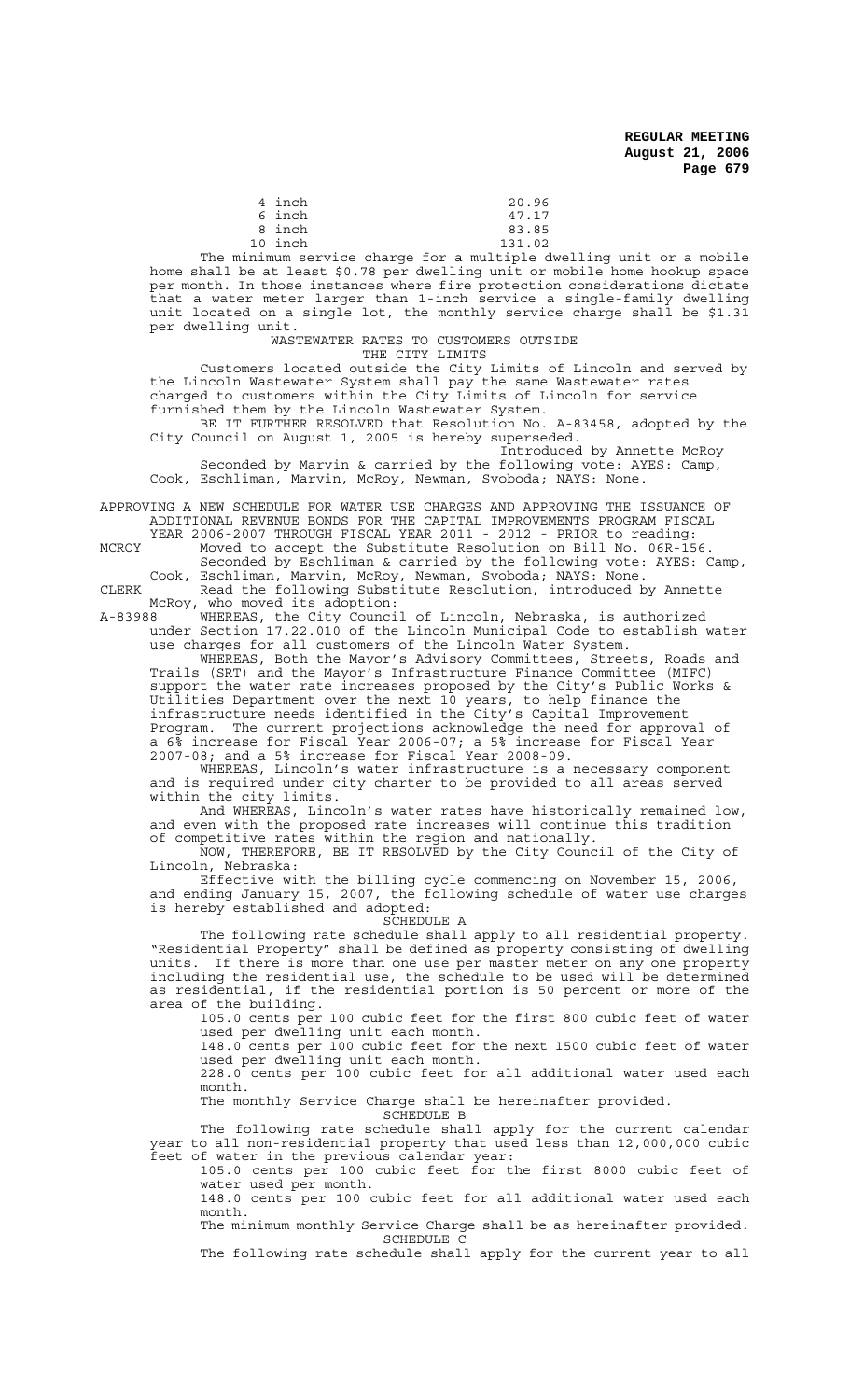> non-residential property that used more than 12,000,000 cubic feet of water in the previous calendar year. On a calendar year basis, a "base usage" of each high user customer will be determined. The base usage is an average of the water usage of each high user customer for the previous three (3) calendar years. The following fees would apply: 100.0 cents per 100 cubic feet for water usage less than base to 5% above base. 104.0 cents per 100 cubic feet for water usage 5% - 15% above base. 108.0 cents per 100 cubic feet for water usage 15% - 25% above base. 113.0 cents per 100 cubic feet for water usage for all water usage over 25% above base. The minimum monthly Service Charge shall be as hereinafter provided. SCHEDULE D - PROVISIONS APPLICABLE - TO ALL TYPES OF WATER SERVICE Service Charge. There shall be a Service Charge per month to each property using the Lincoln Water System, determined by the number and size of the water meter, or meters, serving such property, to-wit: WATER METER SIZE SERVICE CHARGE FOR WATER METER 5/8 inch <br>3/4 inch <br>3.95 <br>2.95  $3/4$  inch 1 inch 2.95  $1-1/2$  inch 5.90 2 inch 11.80 3 inch 26.55 47.20 6 inch 106.15 8 inch 188.75<br>10 inch 294.90 10 inch 294.90 The Service Charge for a multiple dwelling unit or mobile home shall be at least \$1.81 per dwelling unit or mobile home hookup space per month. In those instances where fire protection considerations dictate that a water meter larger than 1-inch service a single-family dwelling unit located on a single lot, the monthly service charge shall be \$2.95 per dwelling unit. A dwelling unit shall, for the purpose of this schedule, be defined as a room or rooms in which kitchen facilities are provided, located in the building or structure used by a facility or household as a home or residence of the family or household. WATER RATES TO CUSTOMERS OUTSIDE THE CITY LIMITS Customers located outside the City Limits of Lincoln and served by the water system of the City of Lincoln shall pay the same water rates

charged to customers within the City Limits of Lincoln for water

furnished them by the water system of the City of Lincoln.

BE IT FURTHER RESOLVED that Resolution No. A-83457, adopted by the City Council on August 1, 2005, is hereby superseded. Introduced by Annette McRoy

Seconded by Marvin & carried by the following vote: AYES: Camp, Cook, Eschliman, Marvin, McRoy, Newman, Svoboda; NAYS: None.

AUTHORIZING THE MAYOR TO EXECUTE A MULTI-YEAR JOINT ANTELOPE VALLEY AUTHORITY (JAVA) PROJECT CONTRACT PER CITY ORDINANCE WHEN FUNDING APPROPRIATIONS COMES FROM MORE THAN ONE FISCAL YEAR CIP FOR CITY PROJECT 780105, ANTELOPE VALLEY P & Q STREET BRIDGES - CLERK read the following resolution, introduced by Jonathan Cook, who moved its adoption:

A-83989 MHEREAS, the Antelope Valley P and Q Street Bridge Project and associated approach roadways located between 21st and 22nd Streets, described as City Project 78015, State Project STPC-5236(1), Control No.

11215-l, has been approved by the City; and WHEREAS, construction of the Antelope Valley P and Q Street Bridge Project is scheduled to begin in September of 2006 with an anticipated completion date of November 2007; and

WHEREAS, the project is shown in the City's 2006-2012 Capital Improvement Program as Project No. 780105, Antelope Valley P and Q Street Bridges with appropriations in the amount of \$4,223,200 in Fiscal Year 2006-2007, and \$1,364,700 in Fiscal Year 2007-2008; and WHEREAS, funding for this work includes Highway Allocation Funds,

Federal Funds, and City Funds; and WHEREAS, the Public Works & Utilities Department believes it is in

the public interest to enter into a multi-year contract for the Antelope Valley P and Q Street Bridge Project to coordinate the construction of the project and to match the funding appropriation to the cash outlay; and

WHEREAS, Article VII, Section 3 of the Charter of the City of Lincoln provides that no contract involving the expenditure of money from appropriations of more than one year, other than appropriations of borrowed money, shall be valid unless approved by Ordinance or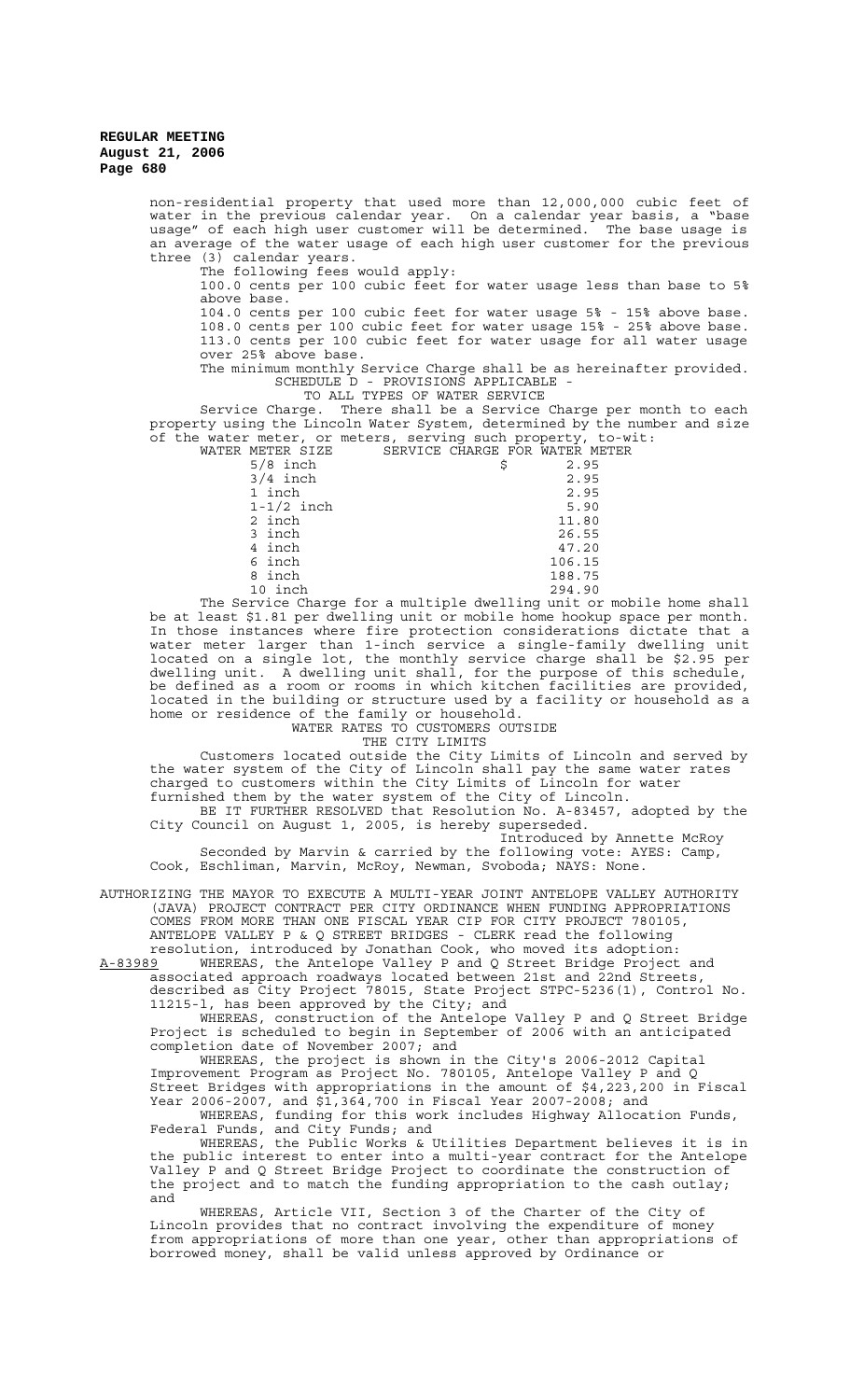Resolution of the City Council.

NOW, THEREFORE, BE IT RESOLVED by the City Council of the City of Lincoln Nebraska:

That the Mayor and Finance Director are authorized to approve expenditures and related transfers of funds or approvals in connection with the multi-year Joint Antelope Valley Authority (JAVA) P and Q Street Bridge Project to be paid from C.I.P. funds for Fiscal Years 2007 and 2008.

Introduced by Jonathan Cook

Seconded by McRoy & carried by the following vote: AYES: Camp, Cook, Eschliman, Marvin, McRoy, Newman, Svoboda; NAYS: None.

#### **PETITIONS AND COMMUNICATIONS**

THE FOLLOWING HAVE BEEN REFERRED TO THE PLANNING DEPARTMENT:

Change of Zone No. 06050 St. Fidelis of Sigmaringen Religious and Educational Center Planned Unit Development - App. of the Catholic Bishop of Lincoln for a change of zone from R-1 Residential District to R-1 Residential District PUD on property generally located at A Street and Eldon Drive.

Change of Zone No. 06052 - App. of the Director of Planning to amend Section 27.65.020 of the Lincoln Municipal Code to adjust the minimum coverage area and bonus for an AG CUP Agricultural District Community Unit Plan, utilizing a community wastewater system in the Build-Through area.

Change of Zone No. 06053 - App. of E.S.P., Inc. on behalf of Hartland Homes, Inc., from AG Agricultural District to R-3 Residential District on property generally located at N. 14<sup>th</sup> Street and Humphrey Avenue. Change of Zone No. 06055 - App. of Director of Urban Development from H-2 Highway Business District to B-3 Commercial District on property generally located at N.  $52^{nd}$  and "O" Streets.

Special Permit No. 05015A - App. of E.S.P., Inc. on behalf of Hartland Homes, Inc., for an amendment to Hartland's Garden Valley Community Unit Plan on property generally located at N. 14<sup>th</sup> Street and Humphrey Avenue.

Special Permit No. 06046, Dakota Springs Community Unit Plan - App. of S.W.L. Development, LLC, for approx. 12 single family dwelling units on property generally located at SW 2<sup>nd</sup> Street and W. Saltillo Road.

- SETTING THE HEARING DATE OF SEPTEMBER 11, 2006 FOR THE APP. OF EMPYREAN BREWING COMPANY DBA FIREWORKS RESTAURANT FOR A CLASS L LIQUOR LICENSE AT 5750 S. 86 $^{TH}$  DRIVE - CLERK read the following resolution, introduced by Robin Eschliman, who moved its adoption:
- A-83990 BE IT RESOLVED by the City Council, of the City of Lincoln, that a hearing date is hereby set for Monday, September 11, 2006, at 1:30 p.m. or as soon thereafter as possible in the City Council Chambers, County-City Building, 555 S. 10th St., Lincoln, NE, for the application of Empyrean Brewing Company dba Fireworks Restaurant for a Class L liquor license located at 5750 S. 86<sup>th</sup> Drive.

If the Police Dept. is unable to complete the investigation by said time, a new hearing date will be set.

Introduced by Robin Eschliman Seconded by Cook & carried by the following vote: AYES: Camp, Cook, Eschliman, Marvin, McRoy, Newman, Svoboda; NAYS: None.

- SETTING THE HEARING DATE OF SEPTEMBER 11, 2006 FOR THE APP. OF LAZLO, INC. DBA FIREWORKS RESTAURANT FOR A CLASS CK LIQUOR LICENSE AT 5750 S. 86<sup>TH</sup> DRIVE - CLERK read the following resolution, introduced by Robin Eschliman, who moved its adoption:
- A-83991 BE IT RESOLVED by the City Council, of the City of Lincoln, that a hearing date is hereby set for Monday, September 11, 2006, at 1:30 p.m. or as soon thereafter as possible in the City Council Chambers, County-City Building, 555 S. 10th St., Lincoln, NE, for the application of Lazlo, Inc. dba Fireworks Restaurant for a Class CK liquor license located at 5750 S.  $86^{th}$  Drive.

If the Police Dept. is unable to complete the investigation by said time, a new hearing date will be set.

Introduced by Robin Eschliman Seconded by Cook & carried by the following vote: AYES: Camp, Cook, Eschliman, Marvin, McRoy, Newman, Svoboda; NAYS: None.

INFORMAL PETITIONS SUBMITTED BY BRIAN MOORE AND RON AND CATHY DAVIDSON FOR THE CREATION OF A WATER DISTRICT IN ORCHARD STREET FROM NORTH 67<sup>TH</sup> TO NORTH 68TH STREETS. (RECEIVED FROM PUBLIC WORKS/ENGINEERING SERVICES 8/10/06) - CLERK presented said petitions which were referred to the Public Works Department.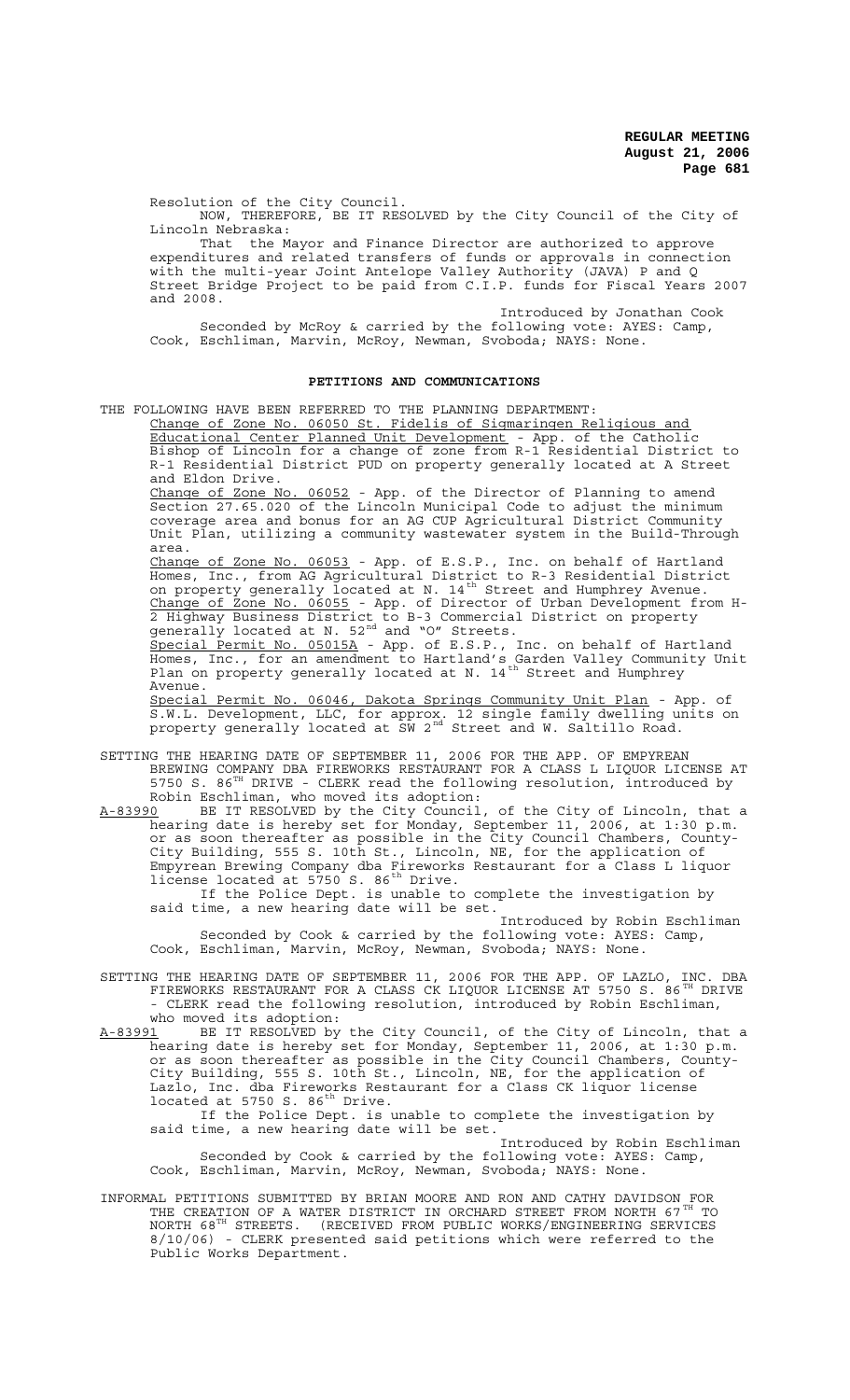### **REPORTS OF CITY OFFICERS - NONE**

#### **ORDINANCES - 1ST READING & RELATED RESOLUTIONS**

- APPROVING A LICENSE AGREEMENT BETWEEN THE CITY AND ALLTEL FOR THE PLACEMENT OF A TELECOMMUNICATIONS TOWER AND FACILITIES TO BE LOCATED ON CITY PROPERTY AT VAN DORN PARK AT 9TH AND VAN DORN STREETS - CLERK read an ordinance, introduced by Robin Eschliman, accepting and approving a License Agreement between the City of Lincoln, Nebraska, a municipal corporation, and Alltel Communications of Nebraska, Inc. for the placement of telecommunications facilities upon City property at Van .<br>Dorn Park located at 9<sup>th</sup> and Van Dorn Streets, and authorizing the Mayor to sign such License Agreement on behalf of the City, the first time.
- AMENDING TITLE 8 OF THE LINCOLN MUNICIPAL CODE RELATING TO HEALTH AND SANITATION BY CREATING A NEW CHAPTER 8.52, GRAFFITI ABATEMENT ACT, TO SET FORTH THE TITLE, PURPOSE AND DEFINITIONS, TO PROHIBIT THE ACT OF PLACING GRAFFITI ON ANY PUBLIC OR PRIVATE BUILDING, TO PROHIBIT THE FAILURE TO REMOVE GRAFFITI, DEFINING GRAFFITI AS A PUBLIC NUISANCE AND PROVIDING FOR NOTICE AND ABATEMENT PROCEDURES, TO PROVIDE THE MEANS AND CONDITIONS FOR APPEALING A NOTICE AND ORDER TO ABATE GRAFFITI, AND TO PROVIDE FOR THE ENFORCEMENT AND PENALTIES FOR VIOLATIONS - CLERK read an ordinance, introduced by Patte Newman, amending Title 8 of the Lincoln Municipal Code relating to Health and Sanitation by creating a new Chapter 8.52 entitled the Graffiti Abatement Act by adding a new section numbered 8.52.010 to set forth the title of the chapter; adding a new section numbered 8.52.020 to set forth the purpose of the chapter; adding a new section numbered 8.52.030 to set forth definitions used in the chapter; adding new section numbered 8.52.040 to prohibit the act of placing graffiti on any public or private building and to prohibit the failure to remove graffiti; adding a new section numbered 8.52.050 to define graffiti as a public nuisance and provide for notice and abatement procedures; adding a new section numbered 8.52.060 to provide the means and conditions for appealing a notice and order to abate graffiti; adding a new section numbered 8.52.070 to provide for the enforcement of the provisions of the chapter; and adding a new section numbered 8.52.080 to provide penalties for violations of the chapter, the first time.

# **ORDINANCES - 3RD READING & RELATED RESOLUTIONS (as required)**

APPROVING AN AGREEMENT BETWEEN THE CITY AND SHERIDAN LUTHERAN CHURCH FOR THE LEASE OF SPACE BY THE LINCOLN AREA AGENCY ON AGING FOR ITS ACTIVAGE CENTER PROGRAM AT 6955 OLD CHENEY ROAD FOR A PERIOD OF JULY 17, 2006 THROUGH SEPTEMBER 30, 2006 - CLERK read an ordinance, introduced by Jon Camp, accepting and approving a Lease Agreement between the City of Lincoln and Sheridan Lutheran Church for the lease of office space by the Lincoln Area Agency on Aging for its ActivAge Center Program at 6955 Old Cheney Road, Lincoln, NE for a term beginning July 17, 2006 through September 30, 2006, the third time.

CAMP Moved to pass the ordinance as read. Seconded by Svoboda & carried by the following vote: AYES: Camp, Cook, Eschliman, Marvin, McRoy, Newman, Svoboda; NAYS: None. The ordinance, being numbered **#18789**, is recorded in Ordinance Book #25, Page

APPROVING A TRANSFER OF APPROPRIATIONS AND CASH (WHERE APPROPRIATE) BETWEEN PROJECTS WITHIN SEVERAL FUNDS WITHIN THE PUBLIC WORKS & UTILITIES DEPARTMENT - CLERK read an ordinance, introduced by Jon Camp, approving the transfer of unspent and unencumbered appropriations and cash (if any) between certain capital improvement projects within the Water Construction Fund, Sanitary Sewer Construction Fund, Solid Waste Revenue Fund, Street Construction Fund, and Vehicle Tax Fund within the Public Works & Utilities Department, the third time.

CAMP Moved to pass the ordinance as read. Seconded by Svoboda & carried by the following vote: AYES: Camp, Cook, Eschliman, Marvin, McRoy, Newman, Svoboda; NAYS: None.

The ordinance, being numbered **#18790**, is recorded in Ordinance Book #25, Page

CHANGE OF ZONE 06021 – AMENDING SECTIONS 27.69.046 AND 27.69.081 OF THE LINCOLN MUNICIPAL CODE RELATING TO SIGNS IN THE B-2 PLANNED NEIGHBORHOOD BUSINESS DISTRICT AND I-3 EMPLOYMENT CENTER DISTRICT, RESPECTIVELY, TO DELETE THE REQUIREMENT THAT THE ON-PREMISES GROUND SIGN FOR A FREE-STANDING PAD SITE BUILDING BE LOCATED WITHIN THIRTY FEET OF THE BUILDING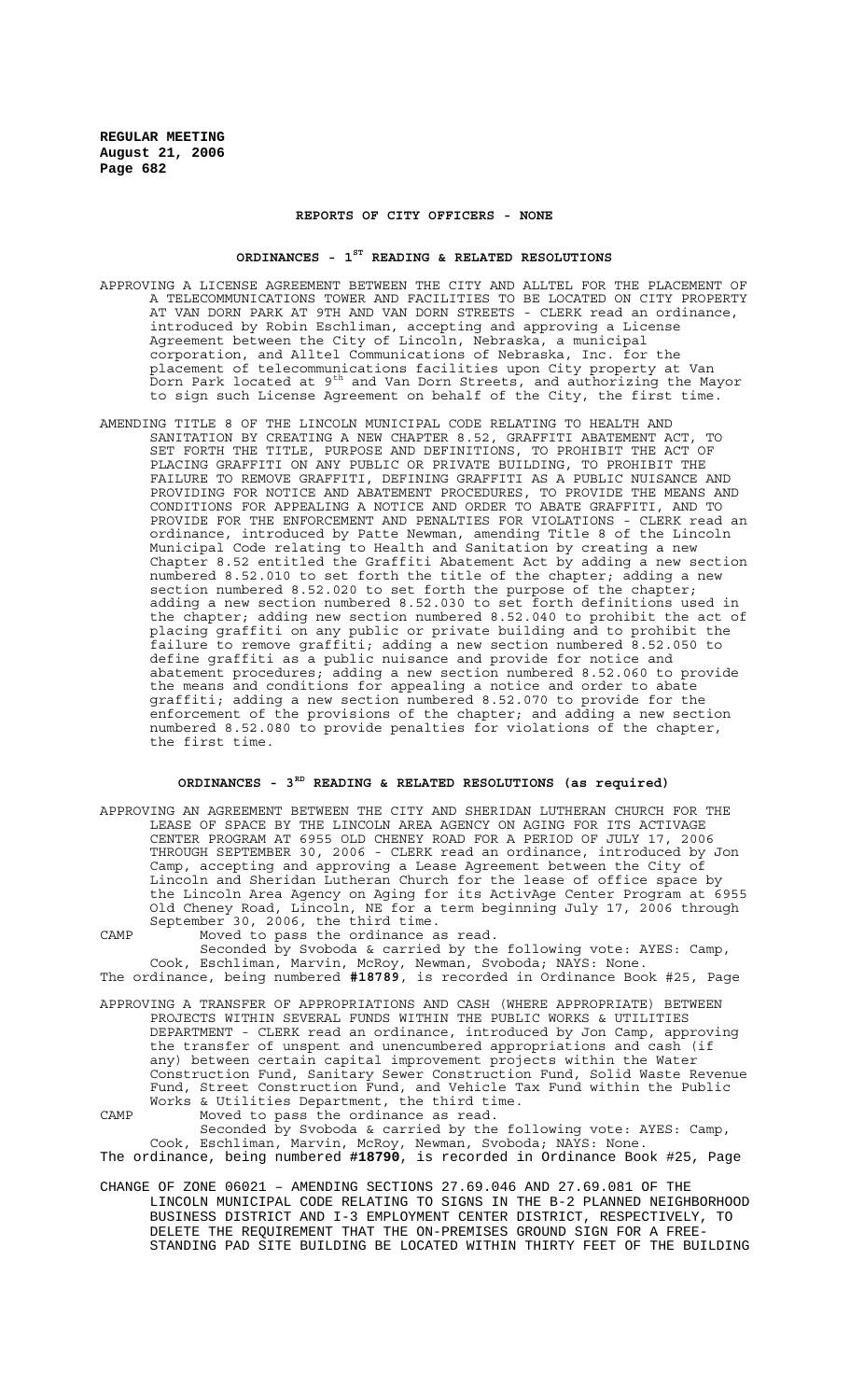- CLERK read an ordinance, introduced by Jon Camp, amending Sections 27.69.046 and 27.69.081 of the Lincoln Municipal Code to relating to signs in the B-2 and I-3 zoning districts, respectively, to delete the requirement that the on-premises ground sign for a free-standing pad site building be located within thirty feet of the building; and repealing Sections 27.69.046 and 27.69.081 of the Lincoln Municipal Code as hitherto existing, the third time.

CAMP Moved to pass the ordinance as read.

Seconded by Svoboda & carried by the following vote: AYES: Camp, Cook, Eschliman, Marvin, McRoy, Newman, Svoboda; NAYS: None. The ordinance, being numbered **#18791**, is recorded in Ordinance Book #25, Page

STREET NAME CHANGE 06003 – RENAMING THAT PORTION OF S.W. 78TH STREET SOUTH OF WEST WALIN LANE AS S.W. 77TH STREET, LOCATED IN MEADOW VIEW 1ST ADDITION - CLERK read an ordinance, introduced by Jon Camp, changing the name of the portion of S.W.  $78<sup>th</sup>$  Street south of West Walin Lane to S.W.  $77<sup>th</sup>$ Street located in Meadow View  $1^{st}$  Addition, as recommended by the street Name Committee, the third time.

CAMP Moved to pass the ordinance as read. Seconded by Svoboda & carried by the following vote: AYES: Camp,

Cook, Eschliman, Marvin, McRoy, Newman, Svoboda; NAYS: None. The ordinance, being numbered **#18792**, is recorded in Ordinance Book #25, Page

AMENDING SECTION 9.36.100 OF THE LINCOLN MUNICIPAL CODE RELATING TO THE UNLAWFUL POSSESSION OF FIREARMS BY ADDING CONVICTIONS FOR CRIMES OF ASSAULT, UNLAWFUL INTRUSION, VIOLATION OF CUSTODY, DOMESTIC ASSAULT, FIRST DEGREE CRIMINAL TRESPASS, CONTRIBUTING TO THE DELINQUENCY OF A CHILD, PUBLIC INDECENCY/EXPOSURE, OPERATING A VEHICLE TO AVOID/FLEE ARREST, ANY VIOLATION OF THE NEBRASKA UNIFORM CONTROLLED SUBSTANCES ACT, UNLAWFUL USE OF TOXIC COMPOUNDS, AND MORE THAN TWO CONVICTIONS FOR DWI AND/OR REFUSAL TO SUBMIT TO A CHEMICAL TEST, TO THE PRE-EXISTING LIST OF NAMED OFFENSES, CONVICTION OF WHICH PRECLUDE POSSESSION OF ANY FIREARM - CLERK read an ordinance, introduced by Jonathan Cook, amending Section 9.36.100 of the Lincoln Municipal Code relating to the unlawful possession of firearms by adding convictions for crimes of assault, unlawful intrusion, violation of custody, domestic assault, first degrees criminal trespass, contributing to the delinquency of a child, public indecency/exposure, operating a vehicle to avoid/flee arrest, any violation of the Nebraska Uniform Controlled Substances Act, unlawful use of toxic compounds, and more than two convictions for DWI and/or refusal to submit to a chemical test, to the pre-existing list of named offenses, conviction of which preclude possession of any firearm; and repealing Section 9.36.100 of the Lincoln Municipal code as hitherto existing, the third time.

COOK Moved to pass the ordinance as read. Seconded by Marvin & carried by the following vote: AYES: Camp, Cook, Eschliman, Marvin, McRoy, Newman, Svoboda; NAYS: None. The ordinance, being numbered **#18793**, is recorded in Ordinance Book #25, Page AMENDING CHAPTER 9.36 OF THE LINCOLN MUNICIPAL CODE RELATING TO WEAPONS BY ADDING A NEW SECTION NUMBERED 9.36.130 TO MAKE IT UNLAWFUL TO POSSESS FIREARMS OR DANGEROUS WEAPONS IN CITY AND/OR COUNTY FACILITIES - PRIOR to reading:

COOK Moved Amendment #1 to amend Bill No. 06-141 in the following manner:

1. On page 1, line 3, after the word facilities add the following adding a new section numbered 9.36.140 to make it unlawful to possess firearms or dangerous weapons in domestic violence and substance abuse treatment centers or facilities; and adding a new section numbered 9.36.150 to provide definitions for terms used in Sections 9.36.130 and 9.36.140."

2. On page 2, lines 1 through 20, delete subsection (c)

Definitions, to be reinserted as new Section 9.36.150. 3. On page 2, following line 20, add new Sections 2 and 3 to read

as follows: Section 2. That Chapter 9.36 of the Lincoln Municipal Code be amended by adding a new section numbered 9.36.140 to read as follows: **9.36.140 Possession of Firearms and Dangerous Weapons in Domestic**

**Violence and Substance Abuse Facilities or Shelters; Prohibited.** (a) It shall be unlawful for any person to knowingly possess or

cause to be present a firearm or other dangerous weapon in a domestic violence victim facility or shelter or substance abuse treatment center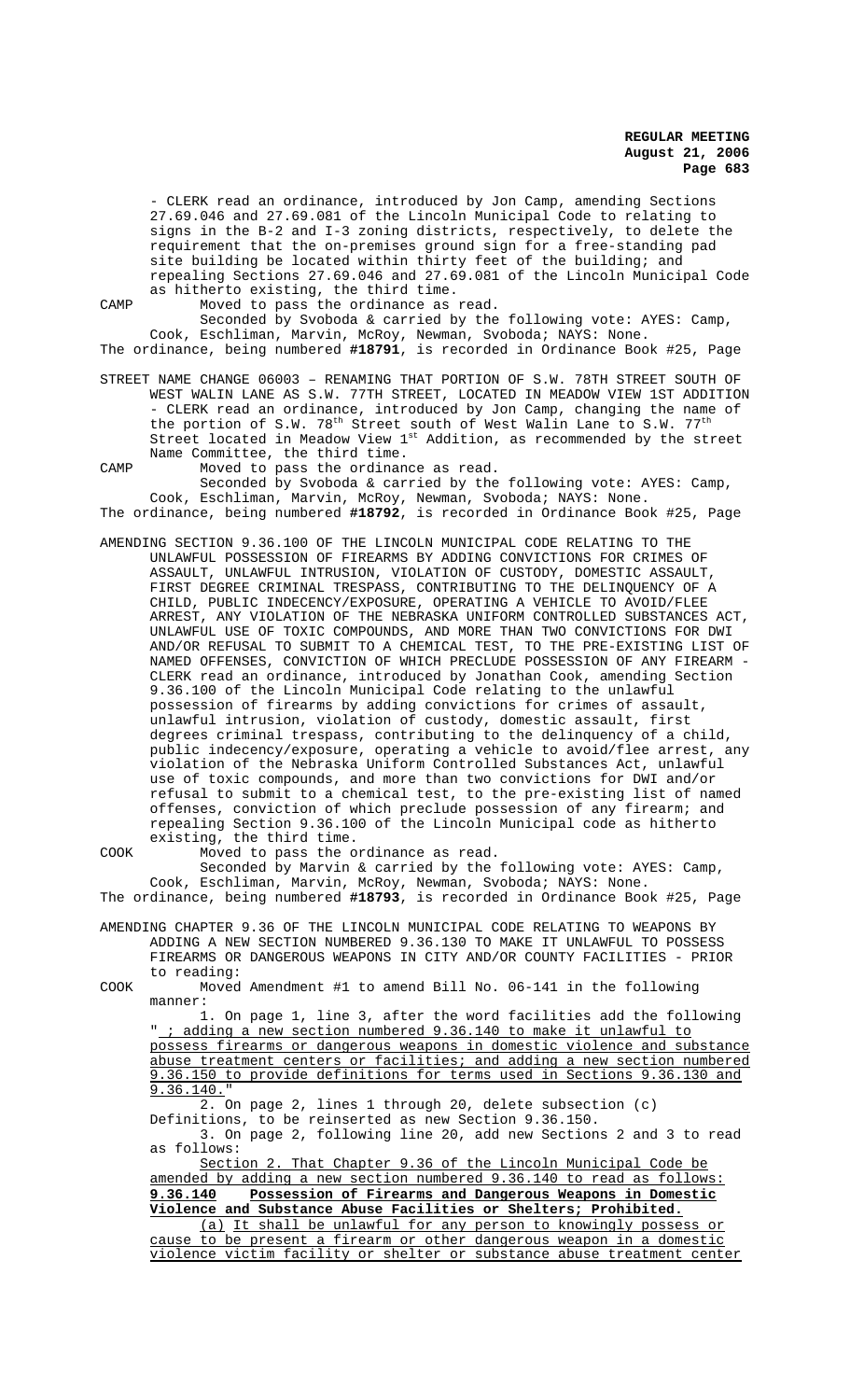licensed by the State of Nebraska.

(b) This section shall not apply to possession of a firearm or other dangerous weapon by an officer, agent, or employee of a state or a political subdivision therof who is authorized by law to engage in or supervise the prevention, detection, investigation, or prosecution of any violation of law, while in the lawful performance of official duties.

Section 3. That Chapter 9.36 of the Lincoln Municipal Code be amended by adding a new section numbered 9.36.150 to read as follows: **9.36.150 Definitions.**

For the purposes of Sections 9.36.130 and 9.36.140 the following words shall have the following meanings:

**City and/or county facility** shall mean a building or part thereof owned or leased by the City of Lincoln Nebraska and/or Lancaster County or which is used as offices for any city and/or county employee.

**Dangerous weapon** shall mean any firearm, stun gun, knife, switchblade knife, any gun which releases any propelled object by spring mechanism, compressed air or compressed gas, or any other instrument the use of which is intended or likely to cause death or bodily injury;

**Knife** shall mean any dagger, dirk, knife, or stiletto with a blade over three and one-half inches in length or any other dangerous instrument capable of inflicting cutting, stabbing, or tearing wounds;

**Stun gun** shall mean any handheld electronic device that is powered by an internal power source such as batteries, and that is capable of introducing an electrical current into the body of a person which when introduced to the body shall be capable of disrupting a person's central nervous system and rendering the person temporarily incapable of normal functioning, for any period of time whatsoever. The electrical current may be introduced into the human body by means of direct pressure to the body from fixed electrodes on the electronic device and/or by one or more electrodes attached to a length of wire or other connection and which upon being fired from a firearm or any other mechanical device, strikes the human body and produces the reaction described herein.

4. On page 3, line 1, renumber Section 2 as Section 4. Seconded by McRoy & carried by the following vote: AYES: Cook, Marvin, McRoy, Newman; NAYS: Camp, Eschliman, Svoboda.<br>MARVIN Moved Amendment #2 to amend Bill No. 06-141 in t

Moved Amendment #2 to amend Bill No. 06-141 in the following manner:

1. On page 1, after line 18, insert a new paragraph (4) as follows:<br> $(4)$ 

Authorized shows, performances and/or exhibitions displaying or using guns and /or knives.

Seconded by Cook & carried by the following vote: AYES: Camp, Cook, Eschliman, Marvin, McRoy, Newman, Svoboda; NAYS: None.

CLERK Read an ordinance, introduced by Jon Camp, amending Chapter 9.36 of the Lincoln Municipal Code relating to Weapons by adding a new section numbered 9.36.130 to make it unlawful to possess firearms or dangerous weapons in city and/or county facilities, the third time. CAMP Moved to pass the ordinance as amended.

Seconded by Cook & carried by the following vote: AYES: Camp, Cook, Eschliman, Marvin, McRoy, Newman, Svoboda; NAYS: None. The ordinance, being numbered **#18794**, is recorded in Ordinance Book #25, Page

### **REGISTERED TO SPEAK SESSION - NONE**

**OPEN MICROPHONE SESSION - NONE**

#### **MISCELLANEOUS BUSINESS**

#### **PENDING -**

CAMP Moved to extend the Pending List to August 28, 2006. Seconded by Svoboda & carried by the following vote: AYES: Camp, Cook, Eschliman, Marvin, McRoy, Newman, Svoboda; NAYS: None.

**UPCOMING RESOLUTIONS -**